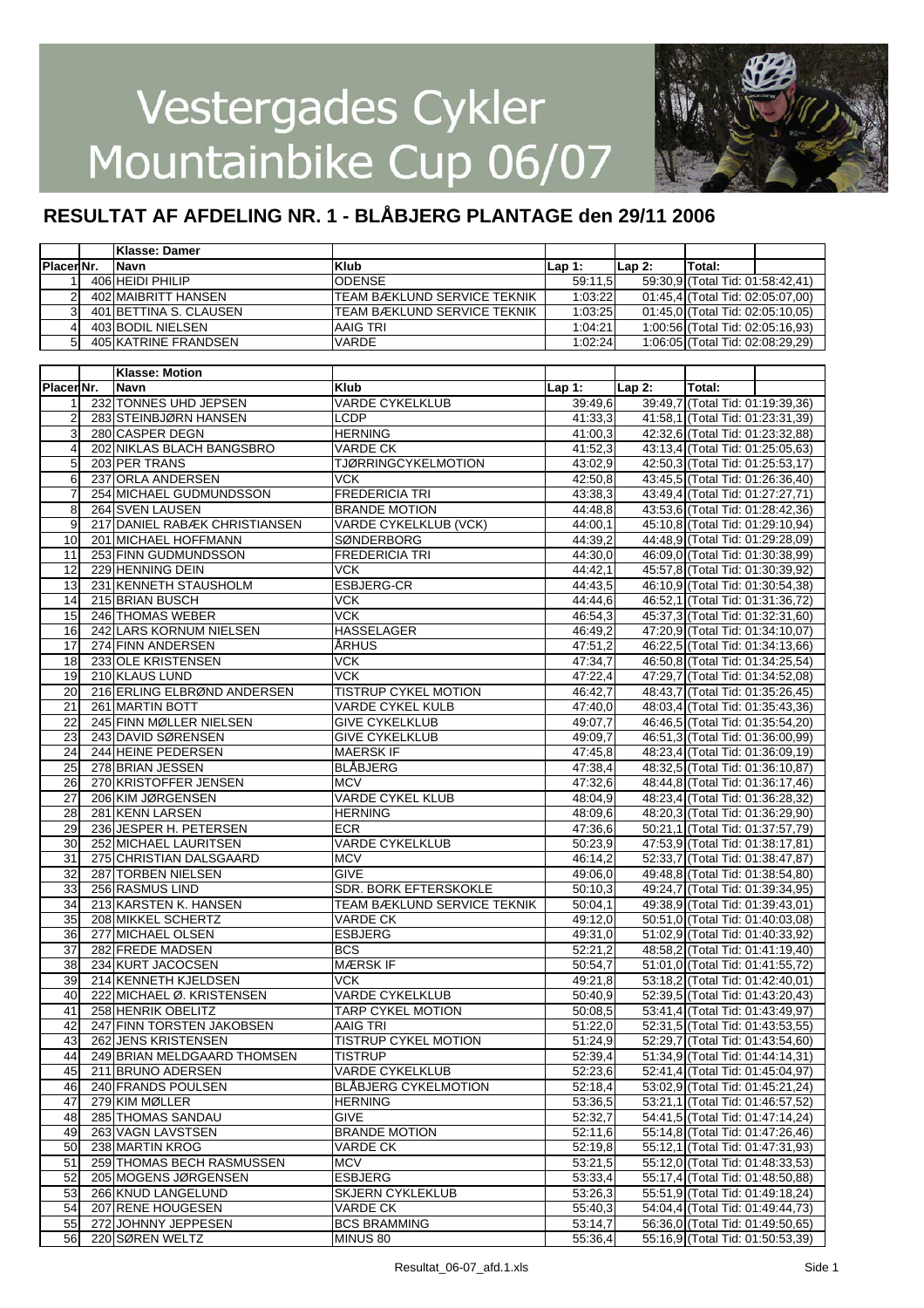

| 57 | 219 HANS JØRN CHRISTENSEN    | <b>VARDE CYKELKLUB</b>       | 55:30,4    | 55:26,3 (Total Tid: 01:50:56,66) |  |
|----|------------------------------|------------------------------|------------|----------------------------------|--|
| 58 | 248 ANDERS KRISTENSEN        | <b>NÆSBJERG</b>              | 54:45.5    | 56:19,5 (Total Tid: 01:51:04,99) |  |
| 59 | 241 NIELS HØJBERG NIELSEN    | OKSBØL CYKEL TEAM            | 54:54,7    | 56:22.6 (Total Tid: 01:51:17.36) |  |
| 60 | 257 CHRISTIAN HALLE          | <b>SDR. BORK EFTERSKOKLE</b> | 48:47,2    | 1:03:36 (Total Tid: 01:52:23,52) |  |
| 61 | 265 NIELS BERGHOLT JØRGENSEN | <b>TISTRUP CYKELMOTION</b>   | 54:00,8    | 58:55,0 (Total Tid: 01:52:55,77) |  |
| 62 | 250 KARL KRISTIAN STAUSBØLL  | <b>ESBJERG CYKEL MOTION</b>  | 51:49,9    | 1:03:23 (Total Tid: 01:55:12,66) |  |
| 63 | 221 PER MADSEN               | <b>VARDE CYKELKLUB</b>       | 53:19.7    | 1:04:34 (Total Tid: 01:57:53,90) |  |
| 64 | 209 LEIF SCHERTZ ANDERSEN    | <b>BLÅBJERG CYKELMOTION</b>  | 53:17.8    | 1:08:56 (Total Tid: 02:02:13,32) |  |
| 65 | 218 ALLAN HANSEN             | TEAM BÆKLUND SERVICE TEKNIK  | 1:02:36    | 1:04:10 (Total Tid: 02:06:45,53) |  |
| 66 | 260 CLAUS THALUND            | <b>BRANDE MOTION</b>         | 59:38.5    | 1:10:53 (Total Tid: 02:10:31,36) |  |
| 67 | 269 TOMMY GORMTERKILDSEN.    | <b>GIVE CYKELKLUB</b>        | 1:04:38    | 1:10:23 (Total Tid: 02:15:01,54) |  |
| 68 | 284 PALLE SANDAU             | <b>GIVE</b>                  | 1:06:34    | 1:17:08 (Total Tid: 02:23:41,93) |  |
| 69 | 226 RASMUS JENSEN            | <b>TEAM HOVBORG</b>          | 1:04:34    | 1:19:34 (Total Tid: 02:24:07,49) |  |
| 70 | 227 HANS HENRIK HUSTED       | <b>MIDDELFART CYKEL CLUB</b> | 1:06:16    | 1:27:09 (Total Tid: 02:33:24,56) |  |
| 71 | 223 BO ANDERSEN              | <b>TEAM HOVBORG</b>          | 1:12:25    | 1:23:14 (Total Tid: 02:35:38,67) |  |
| 72 | 251 CASPER NYHUUS            | <b>VEJENBC</b>               | 0:44:04    | (Total Tid: 00:44:03,69)         |  |
| 73 | 273 PETER CLAUSEN            | <b>VCK</b>                   | 0:47:31    | (Total Tid: 00:47:30,53)         |  |
| 74 | 286 MARTIN JENSEN            | <b>BÆKKELUND SERVICE</b>     | 0:58:29    | (Total Tid: 00:58:29,11)         |  |
| 75 | 276 JAN KLINCK HANSEN        | <b>MCV</b>                   | 1:26:38    | (Total Tid: 01:26:37,76)         |  |
| 76 | 228 ERIK JØRGENSEN           | <b>VARDE CYKELKLUB</b>       | <b>DNF</b> |                                  |  |
| 77 | 268 HENRIK BENTHIEN          | <b>SØNDERBORG</b>            | <b>DNF</b> |                                  |  |
| 78 | 204 MARTIN ANDERSEN          | <b>ESBJERG</b>               | <b>DNF</b> |                                  |  |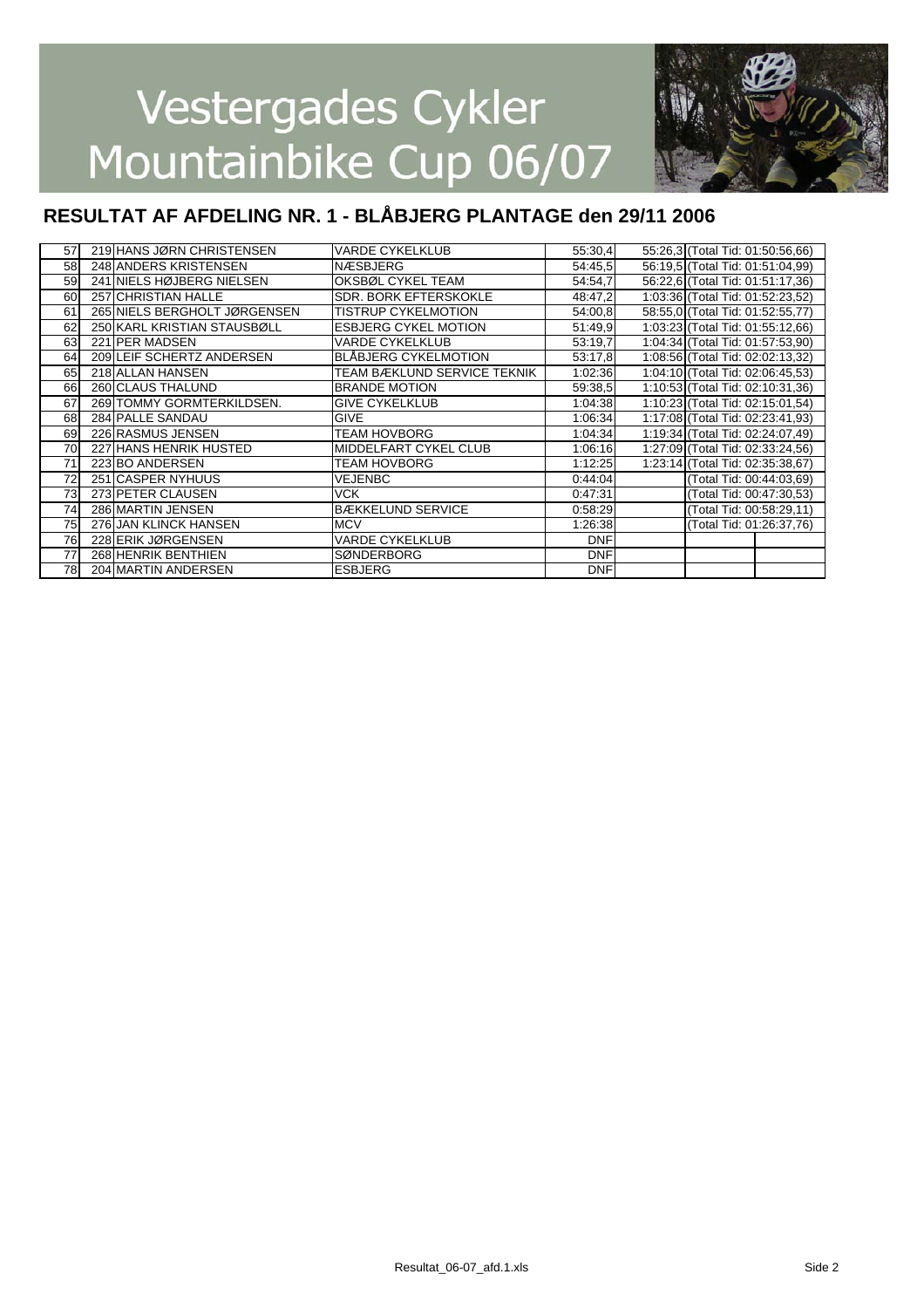

| Placer Nr.              |    | Navn                           | <b>Klub</b>                         | Lap 1:  | $Lap2$ : | $Lap3$ : | Total:                           |
|-------------------------|----|--------------------------------|-------------------------------------|---------|----------|----------|----------------------------------|
| $\mathbf{1}$            |    | 23 JEPPE HAUGAARD              | <b>CYKLING ODENSE</b>               | 35:45.5 | 36:14.6  |          | 37:04,9 (Total Tid: 01:49:05,02) |
| $\overline{c}$          |    | 18 KAJ PEDERSEN                | VARDE CK                            | 36:16,7 | 38:01,6  |          | 38:49,7 (Total Tid: 01:53:08,07) |
| 3                       |    | 6 JAN J. RASMUSSEN             | <b>VARDE CYKELKLUB</b>              | 36:12,0 | 38:04,0  |          | 39:03,1 (Total Tid: 01:53:24,49) |
| $\overline{\mathbf{4}}$ |    | 22 CHRISTIAN SLOTH CHRISTENSEN | <b>VCK</b>                          | 36:06,4 | 38:04.0  |          | 40:06.6 (Total Tid: 01:54:16.99) |
| $\overline{5}$          |    | 9 THOMAS LUND                  | <b>HCK</b>                          | 36:36,4 | 39:13,0  |          | 39:48,8 (Total Tid: 01:55:38,21) |
| $6\overline{6}$         |    | 51 JACOB AABERG                | <b>CYKLING ODENSEN</b>              | 37:57,1 | 38:45.8  |          | 39:19.5 (Total Tid: 01:56:02.36) |
| $\overline{7}$          |    | 46 BJARNE HØJGAARD             | <b>HERNING CK</b>                   | 37:52,0 | 38:52,0  |          | 38:52,0 (Total Tid: 01:56:05,32) |
| 8                       |    | 50 MICHAEL ULSTRUP             | <b>MCV</b>                          | 37:41.8 | 38:57,8  |          | 39:28,1 (Total Tid: 01:56:07,64) |
| $\overline{9}$          |    | 4 KIM BLACH                    | <b>VARDE CK</b>                     | 37:30,3 | 39:07,5  |          | 39:39,7 (Total Tid: 01:56:17,45) |
| 10                      |    | 1 LARS STORGAARD               | <b>VCK</b>                          | 36:08,2 | 40:08,0  |          | 43:49,6 (Total Tid: 02:00:05,77) |
| 11                      |    | 32 TORBEN HØJGAARD JENSEN      | VARDE                               | 37:55,4 | 39:14,4  |          | 43:08,5 (Total Tid: 02:00:18,21) |
| 12                      |    | <b>OLE KLEMMENSEN</b>          | <b>VARDE CYKELKLUB (VCK)</b>        | 39:25.3 | 40:28.3  |          | 42:36,6 (Total Tid: 02:02:30,09) |
| 13                      |    | 41 KJELD SKANNERUP             | 1900 MTB/ZMAG                       | 40:02,4 | 41:30,8  |          | 42:17,1 (Total Tid: 02:03:50,31) |
| 14                      |    | 14 STEEN KRUCHOV               | <b>VARDE CYKELKLUB</b>              | 40:39.8 | 40:48.8  |          | 42:22,7 (Total Tid: 02:03:51,34) |
| 15                      |    | <b>5 CLAUS VINNICH</b>         | <b>VEJEN BC</b>                     | 41:03,9 | 41:46,5  |          | 44:18,9 (Total Tid: 02:07:09,38) |
| 16                      |    | 25 NIELS BJØRNSTEEN            | <b>MCV</b>                          | 39:53,8 | 42:20.8  |          | 45:09,2 (Total Tid: 02:07:23,83) |
| 17                      |    | 21 OLE BRANG                   | <b>MCV</b>                          | 40:13,2 | 43:11,2  |          | 44:24,3 (Total Tid: 02:07:48,68) |
| $\overline{18}$         |    | <b>15 TORBEN KROG</b>          | <b>VARDE CYKELKLUB</b>              | 40:57,5 | 42:50,1  |          | 44:22,6 (Total Tid: 02:08:10,16) |
| 19                      |    | 10 LARS R. SEVERINSEN          | <b>VARDE CYKEL KLUB</b>             | 41:50,6 | 42:07,0  |          | 44:14,6 (Total Tid: 02:08:12,20) |
| 20                      |    | 17 STEEN ØSTERGAARD            | <b>TEAM HOVBORG</b>                 | 40:58,7 | 42:23,9  |          | 45:14,0 (Total Tid: 02:08:36,58) |
| 21                      |    | 8 ARNE SCHLÜTER                | <b>VCK</b>                          | 42:27,9 | 45:32.8  |          | 45:48,7 (Total Tid: 02:13:49,38) |
| 22                      |    | 20 KARSTEN AAGAARD             | TARP CYKEL MOTION                   | 42:32,2 | 44:34,4  |          | 47:04,8 (Total Tid: 02:14:11,41) |
| 23                      |    | 38 OLE HØRLYCK SØRENSEN        | RINGKØBING CYKLE CLUB               | 44:08.8 | 44:29.0  |          | 46:02,0 (Total Tid: 02:14:39,79) |
| 24                      |    | 30 FREDDY KOLLER               | OKSBØL CYKEL TEAM                   | 42:25,9 | 44:29,7  |          | 48:06,9 (Total Tid: 02:15:02,43) |
| $\overline{25}$         |    | 43 BRIAN HANSEN                | <b>MCV</b>                          | 43:25,1 | 45:39.5  |          | 46:55,9 (Total Tid: 02:16:00,44) |
| 26                      |    | 28 STEFFEN SILLESEN            | <b>OKSBØL CYKEL TEAM</b>            | 46:16.5 | 44:13,4  |          | 45:45,1 (Total Tid: 02:16:15,12) |
| 27                      |    | 29 PER KRAGH                   | AAIG                                | 44:10.6 | 45:55.6  |          | 46:23,6 (Total Tid: 02:16:29,83) |
| 28                      |    | 44 JENS SKANNERUP              | <b>RCC RINGKØBING</b>               | 43:58,4 | 46:02,9  |          | 47:27.6 (Total Tid: 02:17:28.83) |
| 29                      |    | 31 HANS PETER SKOV             | <b>MCV</b>                          | 42:30,1 | 45:04,8  |          | 50:03,3 (Total Tid: 02:17:38,17) |
| 30                      |    | 16 DAN BERTELSEN               | <b>VARDE CYKELKLUB</b>              | 45:10,4 | 45:30,2  |          | 46:59,4 (Total Tid: 02:17:40,01) |
| 31                      |    | <b>45 POUL NYMARK</b>          | RINGKØBING CYKLE CLUB               | 44:40.4 | 45:53,4  |          | 47:28,6 (Total Tid: 02:18:02,45) |
| 32                      |    | 26 JENS LAURIDSEN              | <b>KØBENHAVNØ</b>                   | 41:31,1 | 36:22,3  |          | 47:28,6 (Total Tid: 02:18:08,12) |
| 33                      |    | 42 ÅGE JACOBSEN                | <b>TEAM HOVBORG</b>                 | 42:57,8 | 42:44.6  |          | 52:32,9 (Total Tid: 02:18:15,30) |
| $\overline{34}$         |    | 33 KNUD MIKAEL THALUND         | <b>MAERSK IF</b>                    | 43:57,0 | 48:39.3  |          | 46:44,0 (Total Tid: 02:19:20,27) |
| 35                      |    | 24 ARNE HVIID                  | <b>ESBJERG TRI &amp; MULTISPORT</b> | 44:23,3 | 46:03,2  |          | 49:08,9 (Total Tid: 02:19:35,36) |
| $\overline{36}$         |    | 12 BENT KOUDAL                 | VARDE CK                            | 46:17.9 | 47:14,7  |          | 48:30,8 (Total Tid: 02:22:03,42) |
| $\overline{37}$         |    | 39 KARSTEN KRISTENSEN          | <b>MCV</b>                          | 44:21,7 | 47:37,2  |          | 50:59,2 (Total Tid: 02:22:58,10) |
| 38                      |    | 27 ROBERT LAURIDSEN            | HOLSTEBRO                           | 44:12,8 | 47:37.1  |          | 52:43,7 (Total Tid: 02:24:33,59) |
| 39                      |    | 36 BENNY STEVNHOVED            | <b>AASKOV CYKELMOTION</b>           | 45:28,4 | 47:51,4  |          | 51:19,3 (Total Tid: 02:24:39,14) |
| 40                      |    | 7 HANS J. MOURIDSEN            | <b>BRAMMING</b>                     | 45:22,1 | 47:45,0  |          | 54:04,5 (Total Tid: 02:27:11,64) |
| 41                      |    | <b>13 THOMAS SILLESEN</b>      | OCT                                 | 45:14,5 | 46:02,9  |          | 00:17,4 (Total Tid: 02:31:34,72) |
| 42                      |    | 35 MICHAEL KRISTENSEN          | AASKOV CYKELMOTION                  | 47:52,9 | 50:08,7  |          | 54:27,0 (Total Tid: 02:32:28,62) |
| 43                      |    | <b>49 MORTEN CHRISTENSEN</b>   | MCV                                 | 47:49,0 | 51:43,0  |          | 53:02,1 (Total Tid: 02:32:34,16) |
| 44                      | 52 | SØREN VEJE KRISTENSEN          | <b>FREDERICIA</b>                   | 52:17,0 | 49:54,2  |          | 52:02,9 (Total Tid: 02:34:14,07) |
| 45                      | 47 | <b>CLAUS TERMANSEN</b>         | <b>VCK</b>                          | 58:19,9 | 43:52,5  |          | (Total Tid: 01:42:12,39)         |
| 46                      |    | 3 HENRIK NIELSEN               | <b>VARDE CK</b>                     | 40:49,4 |          |          | (Total Tid: 00:40:49,39)         |
| 47                      |    | 48 JESPER JAKOBSEN             | AAIG                                | 1:16:41 |          |          | (Total Tid: 01:16:41,43)         |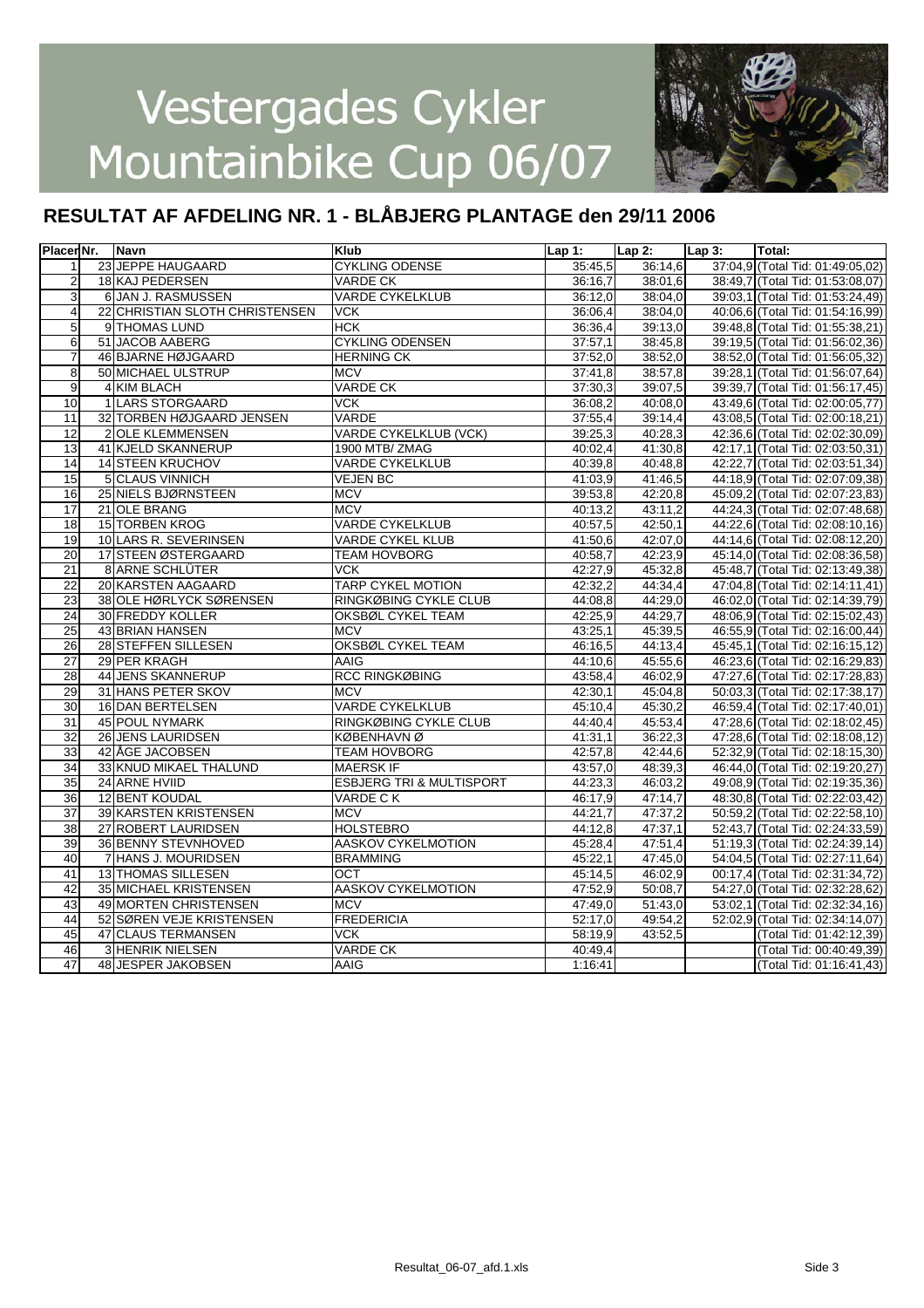

| PlacerINr.      |     | Navn                            | <b>Klub</b>                        | Lap 1:  | $Lap2$ : | $Lap3$ : | Total:                           |  |
|-----------------|-----|---------------------------------|------------------------------------|---------|----------|----------|----------------------------------|--|
|                 |     | 529 NIKOLAI VAGTBORG KLAUSEN    | VARDE                              | 14:17,9 | 15:20.8  |          | 15:29.5 (Total Tid: 00:45:08.24) |  |
|                 |     | 514 OLIVER STAUSHOLM            | <b>ESBJERG-CR</b>                  | 14:14.2 | 15:42,4  |          | 16:20,3 (Total Tid: 00:46:16,88) |  |
| 3               |     | 502 NICHLAS RASMUSSEN           | <b>BRAMMING</b>                    | 14:51,6 | 15:50,6  |          | 15:50,4 (Total Tid: 00:46:32,63) |  |
|                 |     | 513 SIMON T PEDERSEN            | <b>VARDE CK</b>                    | 15:11,8 | 16:40,4  |          | 17:20,8 (Total Tid: 00:49:13,09) |  |
| 5               |     | 531 TOBIAS KJÆR SKANNERUP       | <b>RCC RINGKØBING</b>              | 15:57,2 | 16:39,6  |          | 17:15,1 (Total Tid: 00:49:51,91) |  |
| 6               | 501 | <b>ISIGURD KLEMMENSEN</b>       | <b>VARDE CYKELKLUB (VCK)</b>       | 16:46.8 | 17:45.2  |          | 17:14,2 (Total Tid: 00:51:46,26) |  |
|                 |     | 525 MADS WEBER                  | <b>VCK</b>                         | 17:26.1 | 17:38.2  |          | 17:22,1 (Total Tid: 00:52:26,39) |  |
| 8               |     | 507 HENRIK WELTZ                | MINUS 80                           | 18:01.0 | 17:30,3  |          | 18:43,6 (Total Tid: 00:54:14,97) |  |
| 9               |     | 530 ADAM K. BANG                | <b>VARDE CYKELKLUB</b>             | 17:51,3 | 18:20.8  |          | 18:14,6 (Total Tid: 00:54:26,73) |  |
| 10              |     | 518 JESPER SLOTH CHRISTENSEN    | <b>LUNDERSKOV</b>                  | 17:30,4 | 19:02,4  |          | 18:23,0 (Total Tid: 00:54:55,76) |  |
| 11              |     | 504 CHRISTIAN DUUS STORGAARD    | <b>VARDE</b>                       | 18:15,3 | 18:15,6  |          | 18:39,1 (Total Tid: 00:55:10,04) |  |
| 12              |     | 511 MORTEN B. JØRGENSEN         | <b>VCK</b>                         | 17:42,4 | 19:06.0  |          | 18:49,7 (Total Tid: 00:55:38,12) |  |
| 13              |     | 512 EMIL HUSTED                 | MIDDELFART CYKEL CLUB              | 20:42.0 | 21:11,8  |          | 17:46,1 (Total Tid: 00:59:39,92) |  |
| 14              |     | 520 NIELS SVANE NIELSEN         | OKSBØL CYKEL TEAM                  | 17:55.6 | 21:04.2  |          | 20:45,3 (Total Tid: 00:59:45,01) |  |
| 15              |     | 528 NIELS BECH RASMUSSEN        | <b>MCV</b>                         | 18:47,4 | 20:52,1  |          | 22:17,1 (Total Tid: 01:01:56,64) |  |
| 16              |     | 515 JONAS ANDERSEN              | <b>VCK</b>                         | 19:24,6 | 20:53.1  |          | 23:03,1 (Total Tid: 01:03:20,82) |  |
| 17              |     | 524 JONAS RIIS                  | <b>MCV</b>                         | 19:37,1 | 22:00.9  |          | 21:57,8 (Total Tid: 01:03:35,85) |  |
| 18              |     | 503 ALEXANDER GEJL LARSEN       | <b>VCK</b>                         | 20:32,1 | 22:57,8  |          | 23:03,9 (Total Tid: 01:06:33,87) |  |
| 19              |     | 522 MICHAEL VIND NIELSEN        | <b>OKSBØL CYKEL TEAM</b>           | 22:16,2 | 22:17,6  |          | 23:28,1 (Total Tid: 01:08:01,87) |  |
| 20              |     | 521 RASMUS BECK KNUDSEN         | <b>ECR</b>                         | 21:05,8 | 24:36,7  |          | 24:27,3 (Total Tid: 01:10:09,81) |  |
| 21              |     | 519 ANDERS SVANE NIELSEN        | <b>OKSBØL</b>                      | 22:36,3 | 23:11,5  |          | 24:23,7 (Total Tid: 01:10:11,45) |  |
| 22              |     | 516 SENIUS AGERSKOV             | <b>OUTRUP</b>                      | 22:43,4 | 24:39.2  |          | 27:03.5 (Total Tid: 01:14:26.11) |  |
| 23              |     | 510 ANNEMETTE K. HANSEN         | <b>TEAM BÆKLUND SERVICE TEKNIK</b> | 20:55,2 | 27:22,4  |          | 27:19.7 (Total Tid: 01:15:37.34) |  |
| 24              |     | 527 KRISTOFFER LAURIDSEN        | <b>SIG</b>                         | 24:19,3 | 27:03.7  |          | 25:50,1 (Total Tid: 01:17:13,09) |  |
| 25              |     | 523 MIKKEL SCHMIDT HANSEN       | <b>ALSLEV</b>                      | 25:03,4 | 27:10.5  |          | 25:23,9 (Total Tid: 01:17:37,74) |  |
| $\overline{26}$ |     | 506 KAARE ØSTERGAARD KRISTENSEN | <b>ISIG</b>                        | 26:36,5 | 28:48,2  |          | 32:23,5 (Total Tid: 01:27:48,20) |  |
| 27              |     | 508 THOMAS WELTZ                | MINUS 80                           | 25:19,7 | 36:07,8  |          | 28:25,3 (Total Tid: 01:29:52,93) |  |
| 28              |     | 509 CHARLOTTE K. HANSEN         | <b>TEAM BÆKLUND SERVICE TEKNIK</b> | 33:42.3 | 42:26.7  |          | (Total Tid: 01:16:09,00)         |  |
| 29              |     | 517 JONAS KOLLER                | OKSBØL CYKEL TEAM                  | 18:10,0 |          |          | (Total Tid: 00:18:09.79)         |  |
|                 |     |                                 |                                    |         |          |          |                                  |  |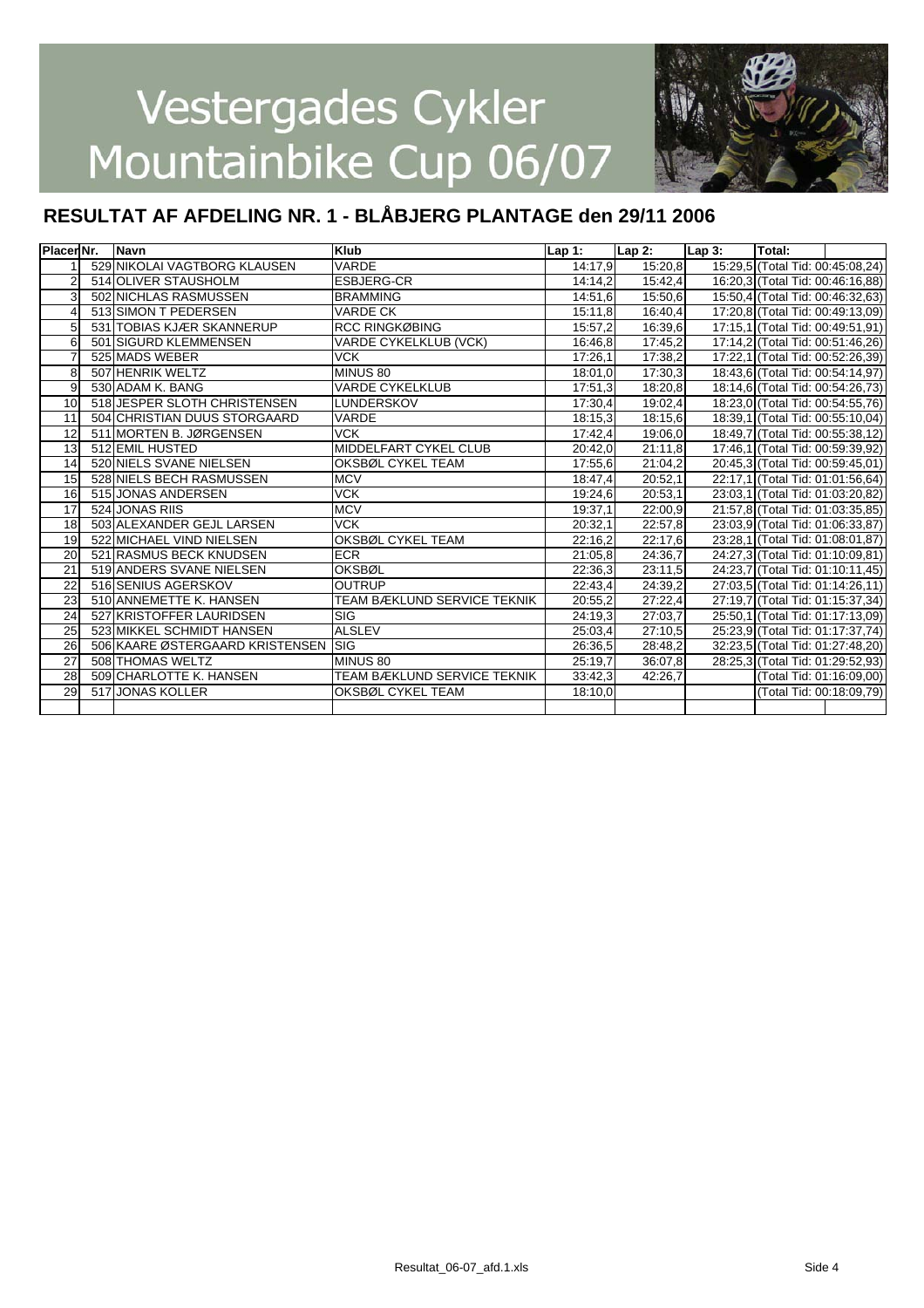

#### **RESULTAT AF AFDELING NR. 2 - SDR: PLANTAGE GRUSGRAV 17/12 2006**

#### **Klasse: Damer**

| Placering Nr. Navn    |                                              | <b>Klub</b>                        | Lap 1: Lap 2: |                            | Total:   |                                                      |
|-----------------------|----------------------------------------------|------------------------------------|---------------|----------------------------|----------|------------------------------------------------------|
| $\mathbf{1}$          | 403 BODIL NIELSEN                            | <b>AAIG TRI</b>                    |               |                            |          | 39:10,1 35:42,5 (Total Tid: 01:14:52,52)             |
| 2                     | 401 BETTINA S. CLAUSEN                       | TEAM BÆKLUND SERVICE TEKNIK        |               |                            |          | 39:12,5 38:16,6 (Total Tid: 01:17:29,13)             |
|                       |                                              |                                    |               |                            |          |                                                      |
| <b>Klasse: Motion</b> |                                              |                                    |               |                            |          |                                                      |
| Placering Nr.         | Navn                                         | <b>Klub</b>                        | Lap 1:        | $Lap2$ :                   | $Lap3$ : | Total:                                               |
| 1                     | 232 TONNES UHD JEPSEN                        | <b>VARDE CYKELKLUB</b>             |               |                            |          | 24:45,4 24:40,5 25:09,7 (Total Tid: 01:14:35,58)     |
| 2                     | 280 CASPER DEGN                              | <b>HERNING</b>                     |               |                            |          | 25:07,7 24:45,9 27:32,6 (Total Tid: 01:17:26,25)     |
| 3                     | 233 OLE KRISTENSEN                           | <b>VCK</b>                         |               | 25:21,8 25:01,0            |          | (Total Tid: 00:50:22,74)                             |
| 4                     | 202 NIKLAS BLACH BANGSBRO                    | VARDE CK                           |               | 25:54,4 25:57,6            |          | (Total Tid: 00:51:51,93)                             |
| 5                     | 201 MICHAEL HOFFMANN                         | SØNDERBORG                         |               | 26:31,3 25:59,8            |          | (Total Tid: 00:52:31,06)                             |
| 6                     | 203 PER TRANS                                | <b>TJØRRINGCYKELMOTION</b>         |               | 26:26,4 27:13,6            |          | (Total Tid: 00:53:39,98)                             |
| 7                     | 264 SVEN LAUSEN                              | <b>BRANDE MOTION</b>               |               | 27:54,8 25:55,9            |          | (Total Tid: 00:53:50,68)                             |
| 8                     | 217 DANIEL RABÆK CHRISTIANSEN                | VARDE CYKELKLUB (VCK)              |               | 27:20,4 26:32,8            |          | (Total Tid: 00:53:53,15)                             |
| 9                     | 254 MICHAEL GUDMUNDSSON                      | <b>FREDERICIA TRI</b>              |               | 27:56,4 26:24,7            |          | (Total Tid: 00:54:21,18)                             |
| 10                    | 288 JESPER JAKOBSEN                          | AAIG ÅBENRÅ                        |               | 27:42,4 26:58,9            |          | (Total Tid: 00:54:41,27)                             |
| 11                    | 216 ERLING ELBRØND ANDERSEN                  | TISTRUP CYKEL MOTION               |               | 27:50,5 27:53,6            |          | (Total Tid: 00:55:44,03)                             |
| 12 <sup>°</sup>       | 237 ORLA ANDERSEN                            | <b>VCK</b>                         |               | 28:37,8 28:28,0            |          | (Total Tid: 00:57:05,78)                             |
| 13                    | 206 KIM JØRGENSEN                            | VARDE CYKEL KLUB                   |               | 29:00,9 28:16,3            |          | (Total Tid: 00:57:17,19)                             |
| 14                    | 215 BRIAN BUSCH                              | <b>VCK</b>                         |               | 29:29,3 27:49,7            |          | (Total Tid: 00:57:19,09)                             |
| 15                    | 253 FINN GUDMUNDSSON                         | <b>FREDERICIA TRI</b>              |               | 29:17,3 28:25,1            |          | (Total Tid: 00:57:42,41)                             |
| 16                    | 270 KRISTOFFER JENSEN                        | <b>MCV</b>                         |               | 27:59,7 30:18,8            |          | (Total Tid: 00:58:18,49)                             |
| 17                    | 246 THOMAS WEBER                             | <b>VCK</b>                         |               | 30:24,2 28:11,0            |          | (Total Tid: 00:58:35,18)                             |
| 18                    | 239 KENNET JESSEN                            | VARDE                              |               | 29:54,1 28:47,5            |          | (Total Tid: 00:58:41,68)                             |
| 19                    | 296 NIELS JENSEN                             | <b>BRANDE</b>                      |               | 30:20,7 29:12,7            |          | (Total Tid: 00:59:33,40)                             |
| 20                    | 295 LARS THØGERSEN                           | VARDE                              |               | 30:11,2 29:48,0            |          | (Total Tid: 00:59:59,23)                             |
| 21                    | 281 KENN LARSEN                              | <b>HERNING</b>                     |               | 31:12,1 28:51,2            |          | (Total Tid: 01:00:03,33)                             |
| 22                    | 287 TORBEN NIELSEN                           | <b>GIVE</b>                        |               | 32:04,0 29:33,1            |          | (Total Tid: 01:01:37,09)                             |
| 23                    | 297 POUL ERIK FRIIS                          | VARDE                              |               | 30:51,8 30:59,2            |          | (Total Tid: 01:01:50,98)                             |
| 24                    | 213 KARSTEN K. HANSEN                        | TEAM BÆKLUND SERVICE TEKNIK        |               | 32:00.6 30:04.2            |          | (Total Tid: 01:02:04,86)                             |
| 25                    | 214 KENNETH KJELDSEN                         | <b>VCK</b>                         |               | 31:09,6 31:41,4            |          | (Total Tid: 01:02:50,94)                             |
| 26                    | 242 LARS KORNUM NIELSEN                      | HASSELAGER                         |               | 32:55,8 29:57,1            |          | (Total Tid: 01:02:52,93)                             |
| 27                    | 235 LARS SLOTH CHRISTENSEN                   | LUNDERSKOV                         |               | 32:24,7 30:44,3            |          | (Total Tid: 01:03:09,03)                             |
| 28                    | 228 ERIK JØRGENSEN                           | <b>VARDE CYKELKLUB</b>             |               | 32:22,3 32:11,0            |          | (Total Tid: 01:04:33,31)                             |
| 29                    | 294 SØREN PEDERSEN                           | VARDE                              |               | 32:02,5 32:37,2            |          | (Total Tid: 01:04:39,68)                             |
| 30                    | 238 MARTIN KROG                              | VARDE CK                           |               | 31:23,9 33:22,1            |          | (Total Tid: 01:04:46,03)                             |
| 31                    | 251 CASPER NYHUUS                            | VEJENBC                            |               | 33:00,4 31:48,6            |          | (Total Tid: 01:04:49,02)                             |
| 32                    | 298 CHRISTIAN KJÆR                           | <b>RIBE</b>                        |               | 32:58,4 32:08,3            |          | (Total Tid: 01:05:06,70)                             |
| 33                    | 245 FINN MØLLER NIELSEN                      | <b>GIVE CYKELKLUB</b>              |               | 33:38,5 31:29,5            |          | (Total Tid: 01:05:08,08)                             |
| 34                    | 219 HANS JØRN CHRISTENSEN                    | <b>VARDE CYKELKLUB</b>             |               | 31:56,6 33:48,3            |          | (Total Tid: 01:05:44,98)                             |
| 35                    | 209 LEIF SCHERTZ ANDERSEN                    | <b>BLÅBJERG CYKELMOTION</b>        |               | 34:12,9 31:50,8            |          | (Total Tid: 01:06:03,66)                             |
| 36                    | 291 PEDER BJERRE KRISTENSEN                  | AAIG                               |               | 32:52,8 33:24,1            |          |                                                      |
| 37                    |                                              | AAIG TRI                           |               |                            |          | (Total Tid: 01:06:16,82)                             |
| 38                    | 247 FINN TORSTEN JAKOBSEN                    |                                    | 34:23,5       | 32:07,2<br>33:06,3 33:38,7 |          | (Total Tid: 01:06:30,66)                             |
| 39                    | 207 RENE HOUGESEN<br>211 BRUNO ADERSEN       | VARDE CK<br><b>VARDE CYKELKLUB</b> |               | 34:27.5 32:22.9            |          | (Total Tid: 01:06:45,03)<br>(Total Tid: 01:06:50,32) |
| 40                    | 258 HENRIK OBELITZ                           | <b>TARP CYKEL MOTION</b>           |               | 34:45,9 32:17,5            |          |                                                      |
| 41                    | 240 FRANDS POULSEN                           | <b>BLÅBJERG CYKELMOTION</b>        |               | 35:24,7 33:08,5            |          | (Total Tid: 01:07:03,42)<br>(Total Tid: 01:08:33,30) |
| 42                    |                                              | NÆSBJERG                           |               |                            |          |                                                      |
| 43                    | 248 ANDERS KRISTENSEN<br>290 GLENN LUDVIGSEN |                                    |               | 35:38,1 33:44,2            |          | (Total Tid: 01:09:22,24)                             |
|                       | 259 THOMAS BECH RASMUSSEN                    | <b>ESBJERG</b>                     |               | 35:00,9 34:24,4            |          | (Total Tid: 01:09:25,26)                             |
| 44                    |                                              | MCV                                |               | 35:49,0 37:56,4            |          | (Total Tid: 01:13:45,38)                             |
| 45                    | 205 MOGENS JØRGENSEN                         | ESBJERG                            |               | 38:19,6 36:08,1            |          | (Total Tid: 01:14:27,73)                             |
| 46                    | 204 MARTIN ANDERSEN                          | <b>ESBJERG</b>                     |               | 38:42,4 41:21,7            |          | (Total Tid: 01:20:04,17)                             |
| 47                    | 299 TORBJØRN KRISTENSEN                      | ESBJERG                            |               | 38:33,0 41:59,3            |          | (Total Tid: 01:20:32,28)                             |
| 48                    | 265 NIELS BERGHOLT JØRGENSEN                 | <b>TISTRUP CYKELMOTION</b>         |               | 42:52,3 38:21,0            |          | (Total Tid: 01:21:13,34)                             |
| 49                    | 220 SØREN WELTZ                              | MINUS 80                           | 40:30,1       | 40:59,9                    |          | (Total Tid: 01:21:30,03)                             |
| 50                    | 289 KELD DAM HANSEN                          | AAIG ABENRA                        | 40:09,8       | 42:19,3                    |          | (Total Tid: 01:22:29,17)                             |
| 51                    | 231 KENNETH STAUSHOLM                        | ESBJERG-CR                         | 28:58,3       |                            |          | (Total Tid: 00:28:58,31)                             |
| 52                    | 252 MICHAEL LAURITSEN                        | <b>VARDE CYKELKLUB</b>             | 33:52,3       |                            |          | (Total Tid: 00:33:52,29)                             |
| 53                    | 221 PER MADSEN                               | <b>VARDE CYKELKLUB</b>             | 34:55,7       |                            |          | (Total Tid: 00:34:55,72)                             |
| 54                    | 208 MIKKEL SCHERTZ                           | VARDE CK                           | 39:22,0       |                            |          | (Total Tid: 00:39:22,00)                             |
| 55                    | 227 HANS HENRIK HUSTED                       | MIDDELFART CYKEL CLUB              | 50:09,8       |                            |          | (Total Tid: 00:50:09,78)                             |
| 56                    | 250 KARL KRISTIAN STAUSBØLL                  | <b>ESBJERG CYKEL MOTION</b>        | 04:25,2       |                            |          | (Total Tid: 01:04:25,24)                             |
| 57                    | 210 KLAUS LUND                               | <b>VCK</b>                         | DNF           |                            |          |                                                      |
| 59                    | 253 FINN GUDMUNDSSON                         | <b>FREDERICIA TRI</b>              | <b>DNF</b>    |                            |          |                                                      |
|                       | 60 292 CLAUS LUNDAGER                        | <b>CMV VEJLE</b>                   | <b>DNF</b>    |                            |          |                                                      |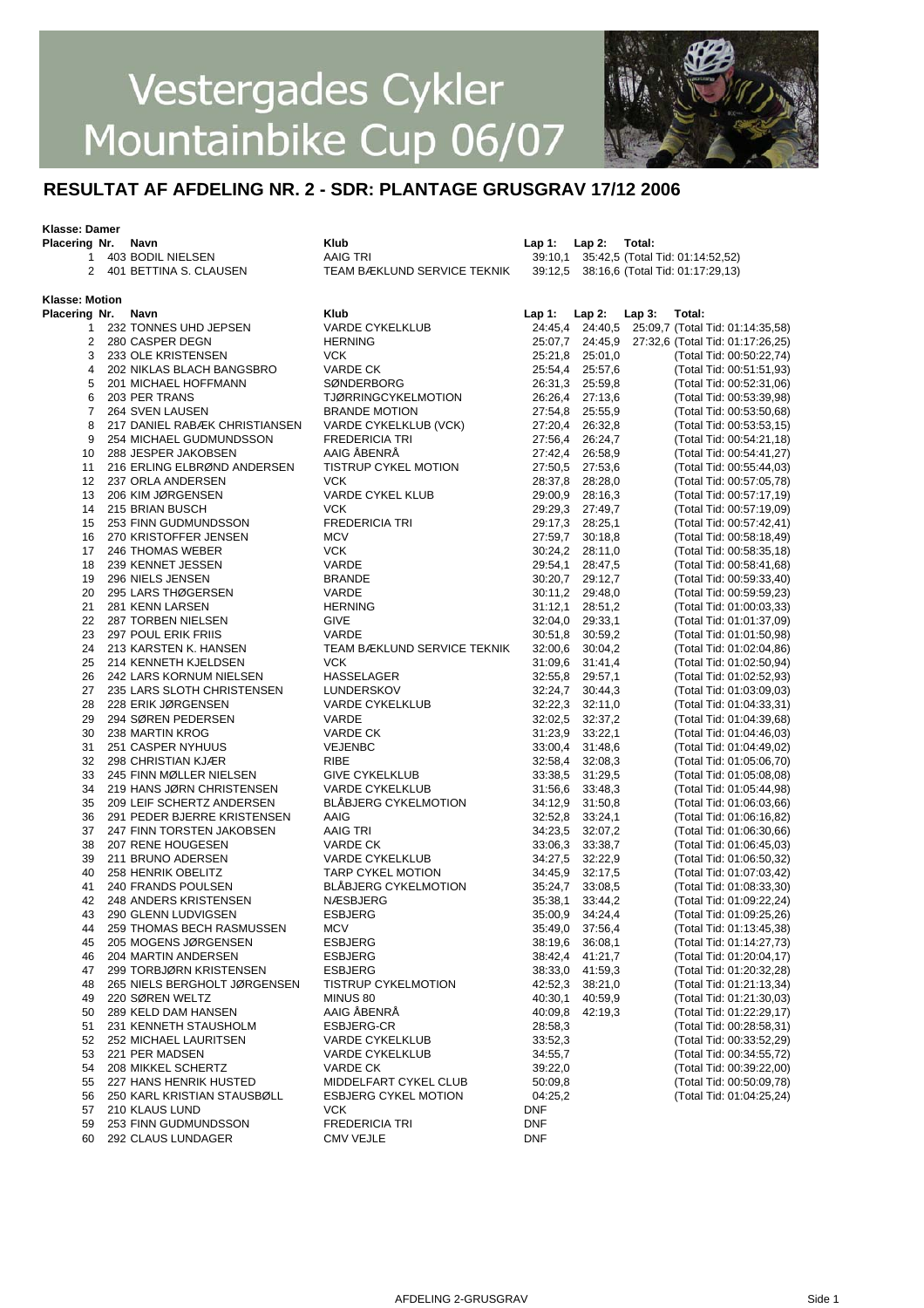

#### **RESULTAT AF AFDELING NR. 2 - SDR: PLANTAGE GRUSGRAV 17/12 2006**

#### **Klasse: Sport**

| Placering Nr.  | Navn                               | Klub                        | Lap 1:     | $Lap2$ :                | Lap $3:$ Lap $4:$ | Total:                                                   |
|----------------|------------------------------------|-----------------------------|------------|-------------------------|-------------------|----------------------------------------------------------|
| 1              | 18 KAJ PEDERSEN                    | <b>VARDE CK</b>             |            |                         |                   | 20:39,9 21:15,2 21:46,6 21:51,0 (Total Tid: 01:25:32,69) |
| 2              | 22 CHRISTIAN SLOTH CHRISTENSEN VCK |                             |            |                         |                   | 20:41,7 21:27,3 22:17,8 23:23,3 (Total Tid: 01:27:50,13) |
| 3              | 1 LARS STORGAARD                   | <b>VCK</b>                  | 23:39,5    |                         | 21:29,1 21:56,7   | 22:25,3 (Total Tid: 01:29:30,57)                         |
| 4              | 50 MICHAEL ULSTRUP                 | <b>MCV</b>                  |            | 21:46,7 22:23,2 23:11,4 |                   | 23:36,2 (Total Tid: 01:30:57,62)                         |
| 5              | 2 OLE KLEMMENSEN                   | VARDE CYKELKLUB (VCK)       | 22:05,1    |                         |                   | 23:37,2 24:16,8 25:13,5 (Total Tid: 01:35:12,60)         |
| 6              | 6 JAN J. RASMUSSEN                 | <b>VARDE CYKELKLUB</b>      | 22:37,0    |                         | 23:01.3 25:36.7   | 24:26,9 (Total Tid: 01:35:41,85)                         |
| 7              | 4 KIM BLACH                        | VARDE CK                    | 22:35,1    |                         | 23:11,5 25:00,6   | 25:20,7 (Total Tid: 01:36:07,83)                         |
|                |                                    |                             |            |                         |                   |                                                          |
| 8              | <b>15 TORBEN KROG</b>              | <b>VARDE CYKELKLUB</b>      | 23:29,3    |                         | 25:05,5 25:58,2   | 27:43,2 (Total Tid: 01:42:16,28)                         |
| 9              | <b>14 STEEN KRUCHOV</b>            | <b>VARDE CYKELKLUB</b>      |            | 24:37,5 24:58,9 26:05,9 |                   | (Total Tid: 01:15:42,30)                                 |
| 10             | 8 ARNE SCHLÜTER                    | <b>VCK</b>                  | 24:41,6    |                         | 25:35,6 26:37,9   | (Total Tid: 01:16:55,22)                                 |
| 11             | 34 THOR MÅRTENSSON                 | <b>CYKLING ODENSE</b>       |            | 23:16,7 24:29,8 29:48,3 |                   | (Total Tid: 01:17:34,81)                                 |
| 12             | 17 STEEN ØSTERGAARD                | <b>TEAM HOVBORG</b>         | 24:43,3    |                         | 26:07,5 27:20,7   | (Total Tid: 01:18:11,61)                                 |
| 13             | 10 LARS R. SEVERINSEN              | VARDE CYKEL KLUB            | 25:41,0    |                         | 26:23,0 27:50,5   | (Total Tid: 01:19:54,48)                                 |
| 14             | 20 KARSTEN AAGAARD                 | TARP CYKEL MOTION           | 26:09,4    |                         | 26:48,2 27:38,5   | (Total Tid: 01:20:36,07)                                 |
| 15             | 29 PER KRAGH                       | AAIG                        |            | 26:16,9 27:26,5 27:23,9 |                   | (Total Tid: 01:21:07,30)                                 |
| 16             | 16 DAN BERTELSEN                   | <b>VARDE CYKELKLUB</b>      |            | 25:16,2 27:31,0 28:45,1 |                   | (Total Tid: 01:21:32,27)                                 |
| 17             | 28 STEFFEN SILLESEN                | OKSBØL CYKEL TEAM           |            | 26:15,2 28:20,4 27:28,0 |                   | (Total Tid: 01:22:03,55)                                 |
| 18             | <b>13 THOMAS SILLESEN</b>          | OCT                         | 26:38,9    |                         | 27:37,9 28:03,1   | (Total Tid: 01:22:19,92)                                 |
| 19             | 30 FREDDY KOLLER                   | OKSBØL CYKEL TEAM           | 27:22,3    |                         | 28:17,3 27:40,8   | (Total Tid: 01:23:20,49)                                 |
| 20             | 43 BRIAN HANSEN                    | <b>MCV</b>                  | 26:23,0    |                         | 27:51,4 29:33,6   | (Total Tid: 01:23:47,94)                                 |
| 21             | 5 CLAUS VINNICH                    | <b>VEJEN BC</b>             | 25:28,6    |                         | 27:10,2 33:37,6   | (Total Tid: 01:26:16,48)                                 |
| 22             | 27 ROBERT LAURIDSEN                | <b>HOLSTEBRO</b>            | 30:53,6    |                         | 28:49,5 29:11,9   | (Total Tid: 01:28:55,01)                                 |
|                | 40 JESPER TYCHSEN                  |                             | 28:43,4    |                         | 30:21,6           |                                                          |
| 23             |                                    | VARDE CK                    |            | 30:15,4                 |                   | (Total Tid: 01:29:20,46)                                 |
| 24             | 35 MICHAEL KRISTENSEN              | AASKOV CYKELMOTION          | 29:55,7    | 30:15.3                 | 33:06,6           | (Total Tid: 01:33:17,70)                                 |
| 25             | 36 BENNY STEVNHOVED                | AASKOV CYKELMOTION          | 27:47,9    |                         | 32:28,2 33:07,5   | (Total Tid: 01:33:23,65)                                 |
| 26             | 54 SØREN ØSTERGÅRD JENSEN          | <b>VCK</b>                  | 30:16,1    | 31:43,2                 |                   | (Total Tid: 01:01:59,35)                                 |
| 27             | 32 TORBEN HØJGAARD JENSEN          | VARDE                       | 23:18,1    |                         |                   | (Total Tid: 00:23:18,05)                                 |
| 28             | 55 JESPER SLOTH                    | <b>VEJEN BC</b>             | 26:13,1    |                         |                   | (Total Tid: 00:26:13,08)                                 |
| 29             | 46 BJARNE HØJGAARD                 | <b>HERNING CK</b>           | 26:44,7    |                         |                   | (Total Tid: 00:26:44,73)                                 |
| 30             | 21 OLE BRANG                       | <b>MCV</b>                  | 27:30,3    |                         |                   | (Total Tid: 00:27:30,25)                                 |
| 31             | 33 KNUD MIKAEL THALUND             | <b>MAERSK IF</b>            | 28:52,3    |                         |                   | (Total Tid: 00:28:52,32)                                 |
| 32             | 12 BENT KOUDAL                     | VARDE CK                    | 29:05,4    |                         |                   | (Total Tid: 00:29:05,41)                                 |
| 33             | 53 ARNE MATHIESEN                  | AAIG                        | <b>DNF</b> |                         |                   |                                                          |
|                |                                    |                             |            |                         |                   |                                                          |
|                |                                    |                             |            |                         |                   |                                                          |
|                |                                    |                             |            |                         |                   |                                                          |
| Klasse: Ungdom |                                    |                             |            |                         |                   |                                                          |
| Placering Nr.  | Navn                               | Klub                        | $Lap1$ :   | $Lap2$ :                | Lap $3:$ Lap $4:$ | Total:                                                   |
| 1              | 529 NIKOLAI VAGTBORG KLAUSEN       | VARDE                       | 08:43,6    |                         |                   | 08:53,9 09:11,5 09:15,1 (Total Tid: 00:36:04,05)         |
| 2              | 540 JONAS CHRISTENSEN              | <b>VEJEN</b>                | 09:24,3    |                         | 08:58,8 08:48,3   | 09:32,3 (Total Tid: 00:36:43,80)                         |
| 3              | 514 OLIVER STAUSHOLM               | ESBJERG-CR                  | 08:39,3    |                         | 09:03,1 09:34,8   | 09:49,3 (Total Tid: 00:37:06,51)                         |
| 4              | 513 SIMON T PEDERSEN               | VARDE CK                    | 08:53,7    |                         | 09:20,6 09:31,9   | 09:45,8 (Total Tid: 00:37:32,00)                         |
| 5              | 502 NICHLAS RASMUSSEN              | <b>BRAMMING</b>             | 08:50,1    |                         | 09:19,0 09:43,7   | 09:42,0 (Total Tid: 00:37:34,77)                         |
| 6              | 501 SIGURD KLEMMENSEN              | VARDE CYKELKLUB (VCK)       | 09:13,4    |                         | 09:56,6 09:57,6   | 09:58,6 (Total Tid: 00:39:06,08)                         |
| 7              | 539 MADS FICK RASMUSSEN            | <b>VARDE CK</b>             | 09:34,2    |                         | 09:16,6 09:49,7   | 10:35,1 (Total Tid: 00:39:15,61)                         |
| 8              | 525 MADS WEBER                     | <b>VCK</b>                  | 09:28,4    |                         | 09:40,0 10:39,0   | 10.59,3 (Total Tid: 00:40:46,69)                         |
| 9              | 511 MORTEN B. JØRGENSEN            | <b>VCK</b>                  | 10:15,4    |                         | 10:22,3 11:12,8   | (Total Tid: 00:31:50,51)                                 |
| 10             | 515 JONAS ANDERSEN                 | <b>VCK</b>                  | 10:23,9    | 10:48,1                 | 11:07.6           | (Total Tid: 00:32:19,49)                                 |
| 11             | 530 ADAM K. BANG                   | <b>VARDE CYKELKLUB</b>      |            | 10:32,7 10:46,5 11:07,9 |                   | (Total Tid: 00:32:27,10)                                 |
| 12             | 528 NIELS BECH RASMUSSEN           | <b>MCV</b>                  | 10:06.6    |                         | 10:39,8 11:46,7   | (Total Tid: 00:32:33,17)                                 |
| 13             | 532 MADS BIRKEMOSE                 | SVENDBORG CK                |            | 11:35,5 10:28,6 11:00,5 |                   | (Total Tid: 00:33:04,55)                                 |
| 14             | 504 CHRISTIAN DUUS STORGAARD       | VARDE                       | 11:07,1    |                         | 11:33.5 11:07.2   | (Total Tid: 00:33:47,74)                                 |
| 15             | 520 NIELS SVANE NIELSEN            | OKSBØL CYKEL TEAM           | 10:48,6    | 11:22,6                 | 11:39,4           | (Total Tid: 00:33:50,54)                                 |
| 16             | 503 ALEXANDER GEJL LARSEN          | <b>VCK</b>                  | 10:46,4    | 11:21,1                 | 11:53,2           | (Total Tid: 00:34:00,63)                                 |
|                |                                    |                             |            |                         |                   |                                                          |
| 17             | 518 JESPER SLOTH CHRISTENSEN       | LUNDERSKOV                  | 11:09,8    | 11:20,7                 | 11:46,1           | (Total Tid: 00:34:16,59)                                 |
| 18             | 535 SIMON ANDERSEN                 | <b>CYKLING ODENSE</b>       | 11:47,5    |                         | 10:57,3 11:36,5   | (Total Tid: 00:34:21,28)                                 |
| 19             | 507 HENRIK WELTZ                   | MINUS 80                    | 12:03,0    | 10:53,1                 | 11:34,5           | (Total Tid: 00:34:30,57)                                 |
| 20             | 537 CHRISTIAN LUNDAGER             | <b>MCV VEJLE</b>            | 11:22,1    | 11:11,0                 | 12:05,7           | (Total Tid: 00:34:38,75)                                 |
| 21             | 524 JONAS RIIS                     | <b>MCV</b>                  | 11:33,3    | 11:21,0                 | 12:03,8           | (Total Tid: 00:34:58,08)                                 |
| 22             | 533 MATHIAS SARMA                  | <b>CYKLING ODENSE</b>       | 11:44,5    | 11:30,4                 | 12:03,4           | (Total Tid: 00:35:18,27)                                 |
| 23             | 516 SENIUS AGERSKOV                | <b>OUTRUP</b>               | 11:57,9    | 12:34,9                 | 13:06,0           | (Total Tid: 00:37:38,85)                                 |
| 24             | 510 ANNEMETTE K. HANSEN            | TEAM BÆKLUND SERVICE TEKNIK | 12:00,8    | 12:39,1                 | 13:15,1           | (Total Tid: 00:37:55,03)                                 |
| 25             | 536 MARTIN LETH KJELDSEN           | <b>MCV VEJLE</b>            | 12:51,3    | 12:04,3                 | 13:21,9           | (Total Tid: 00:38:17,46)                                 |
| 26             | 527 KRISTOFFER LAURIDSEN           | SIG                         | 12:25,4    |                         | 13:02,2 14:06,7   | (Total Tid: 00:39:34,32)                                 |
| 27             | 521 RASMUS BECK KNUDSEN            | <b>ECR</b>                  | 12:54,7    | 12:56,1                 | 14:28,8           | (Total Tid: 00:40:19,53)                                 |
| 28             | 519 ANDERS SVANE NIELSEN           | <b>OKSBØL</b>               | 12:53,1    |                         | 14:04,2 13:24,1   | (Total Tid: 00:40:21,39)                                 |
| 29             | 522 MICHAEL VIND NIELSEN           | OKSBØL CYKEL TEAM           | 13:36,8    | 13:38,0                 | 13:27,7           | (Total Tid: 00:40:42,49)                                 |
| 30             | 534 ANDERS LETH KJELDSEN           | <b>MCV VEJLE</b>            | 14:10,1    | 15:05,4                 | 15:06,3           | (Total Tid: 00:44:21,82)                                 |
| 31             | 538 MADS LUND                      | <b>VARDE CYKELKLUB</b>      | 12:34,4    |                         | 16:29,2 15:51,6   | (Total Tid: 00:44:55,29)                                 |
| 32             | 512 EMIL HUSTED                    | MIDDELFART CYKEL CLUB       | 11:04,2    | 11:10,1                 |                   | (Total Tid: 00:22:14,29)                                 |
| 33             | 508 THOMAS WELTZ                   | MINUS 80                    | 13:55,0    | 17:45,9                 |                   | (Total Tid: 00:31:40,84)                                 |
| 34             | 517 JONAS KOLLER                   | OKSBØL CYKEL TEAM           | 11:00,0    | 23:43,7                 |                   | (Total Tid: 00:34:43,73)                                 |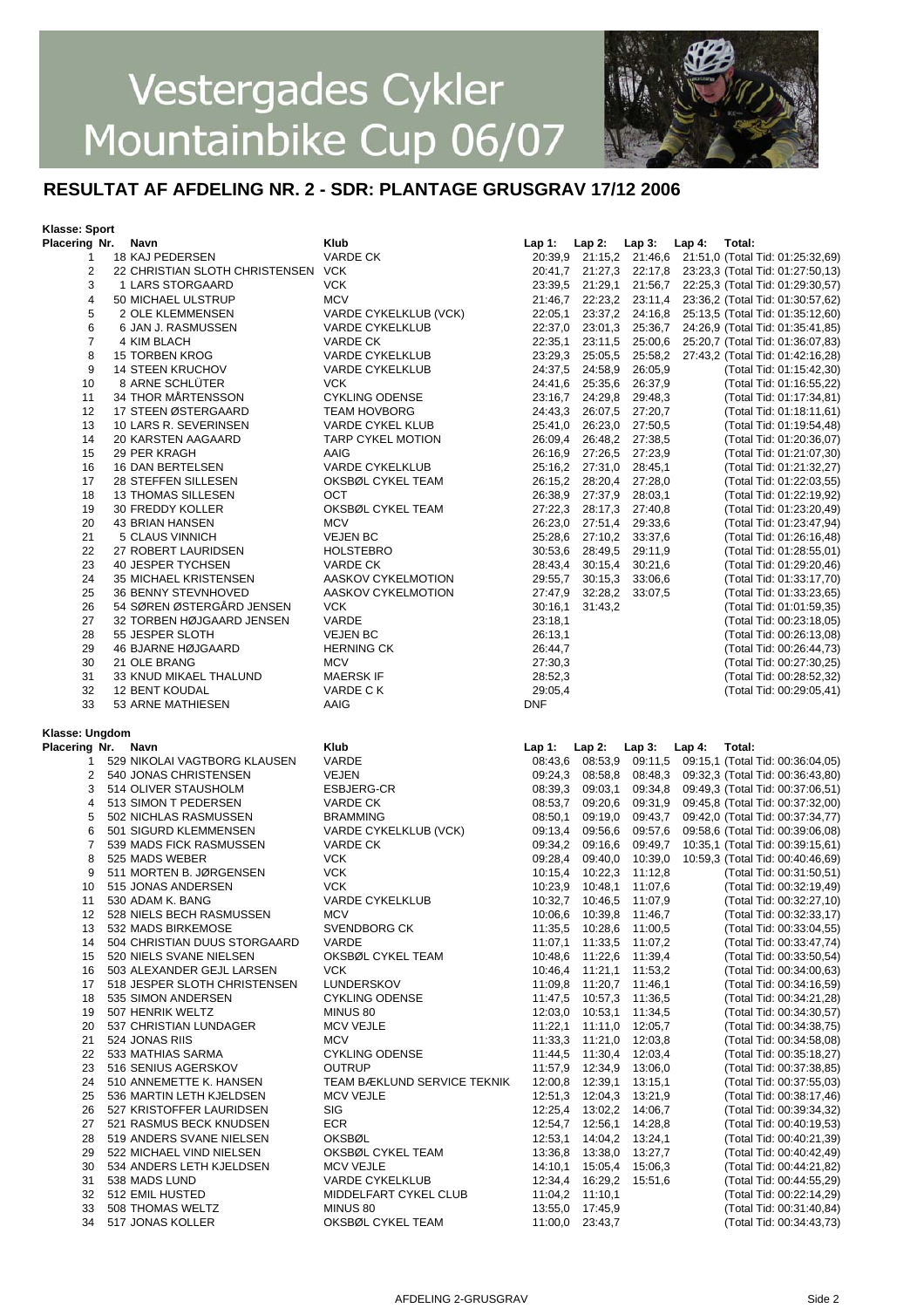

#### **RESULTAT AF AFDELING NR. 3 - ARNBJERG 07/01 2007**

| Klasse: Damer           |                               |                             |         |                         |                                 |          |                                  |                          |                                  |  |
|-------------------------|-------------------------------|-----------------------------|---------|-------------------------|---------------------------------|----------|----------------------------------|--------------------------|----------------------------------|--|
| Placering Nr.           | Navn                          | Klub                        | Lap 1:  | $Lap2$ :                | $Lap3$ :                        | $Lap4$ : | Total:                           |                          |                                  |  |
| 1                       | 403 BODIL NIELSEN             | AAIG TRI                    | 13:41,5 | 11:32,6                 | 11:35.9                         |          | 11:39,9 (Total Tid: 00:48:30,00) |                          |                                  |  |
| $\overline{2}$          | 401 BETTINA S. CLAUSEN        | TEAM BÆKLUND SERVICE TEKNIK | 13:43,6 | 12:02,0                 | 12:48,4                         |          | 12:32,4 (Total Tid: 00:51:06,43) |                          |                                  |  |
| 3                       | <b>402 MAIBRITT HANSEN</b>    | TEAM BÆKLUND SERVICE TEKNIK | 14:14,5 | 12:49,6                 | 13:05.2                         |          |                                  | (Total Tid: 00:40:09.34) |                                  |  |
|                         |                               |                             |         |                         |                                 |          |                                  |                          |                                  |  |
| 4                       | 407 HANNE THOMSEN             | TEAM MINUS 80               | 15:07,1 | 14:12,1                 | 14:43,5                         |          |                                  | (Total Tid: 00:44:02,76) |                                  |  |
|                         |                               |                             |         |                         |                                 |          |                                  |                          |                                  |  |
| Klasse: Motion          |                               |                             |         |                         |                                 |          |                                  |                          |                                  |  |
| <b>Placering Nr.</b>    | Navn                          | Klub                        | Lap 1:  | $Lap2$ :                | Lap 3:                          | Lap 4:   | Lap 5:                           | Total:                   |                                  |  |
| 1                       | 232 TONNES UHD JEPSEN         | VARDE CYKELKLUB             | 09:29,0 | 08:28,0                 | 08:33,5                         | 08:48,2  |                                  |                          | 08:40,4 (Total Tid: 00:43:59,10) |  |
| $\overline{\mathbf{c}}$ | 306 RASMUS KROGH JØRGENSEN    | <b>VARDE CK</b>             | 09:14,6 | 08:45,9                 | 08:50,4                         | 08:51,4  |                                  |                          | 09:03,1 (Total Tid: 00:44:45,46) |  |
| 3                       | 280 CASPER DEGN               | <b>HERNING</b>              | 09:57,8 | 08:37,5                 | 08:42,3                         | 08:47,2  |                                  |                          | 08:45,5 (Total Tid: 00:44:50,30) |  |
|                         |                               |                             |         |                         |                                 |          |                                  |                          |                                  |  |
| 4                       | 202 NIKLAS BLACH BANGSBRO     | <b>VARDE CK</b>             | 09:16,8 | 08:41,7                 | 09:00,5                         | 09:00,6  |                                  |                          | 08:53,9 (Total Tid: 00:44:53,57) |  |
| 5                       | 264 SVEN LAUSEN               | <b>BRANDE MOTION</b>        | 09:44,0 | 08:42,2                 | 08:42,2                         | 08:42,2  |                                  |                          | 08:54,8 (Total Tid: 00:45:01,72) |  |
| 6                       | 203 PER TRANS                 | <b>TJØRRINGCYKELMOTION</b>  | 09:52,7 | 08:44,1                 | 08:51,4                         | 09:06,2  |                                  |                          | 08:59,5 (Total Tid: 00:45:33,89) |  |
| 7                       | 201 MICHAEL HOFFMANN          | SØNDERBORG                  | 09:35,2 | 08:51,7                 | 09:03,4                         | 09:05,5  |                                  |                          | 09:00,2 (Total Tid: 00:45:36,04) |  |
| 8                       | 233 OLE KRISTENSEN            | <b>VCK</b>                  | 09:48,4 | 09:02,2                 | 08:58,7                         | 08:55,3  |                                  |                          | 08:53,2 (Total Tid: 00:45:37,82) |  |
| 9                       | 308 PETER HYE NIELSEN         | <b>INGEN</b>                | 09:40,0 | 09:18,8                 | 09:14,5                         | 08:58,9  |                                  |                          | 09:13,2 (Total Tid: 00:46:25,71) |  |
| 10                      | 229 HENNING DEIN              | <b>VCK</b>                  | 10:16,0 | 09:14,7                 | 09:18,7                         | 09:15,1  |                                  |                          | 09:18,7 (Total Tid: 00:47:22,49) |  |
| 11                      | 296 NIELS JENSEN              | <b>BRANDE</b>               |         | 09:18,8                 | 09:14,5                         | 08:58,9  |                                  |                          | 09:13,2 (Total Tid: 00:47:25,71) |  |
|                         |                               |                             | 10:40,3 |                         |                                 |          |                                  |                          |                                  |  |
| 12                      | 217 DANIEL RABÆK CHRISTIANSEN | VARDE CYKELKLUB (VCK)       | 09:09,0 | 09:16,3                 | 09:16,3                         | 09:33,7  |                                  |                          | 09:26,3 (Total Tid: 00:47:27,50) |  |
| 13                      | 287 TORBEN NIELSEN            | GIVE                        | 09:07.0 | 09:16,6                 | 09:16,6                         | 09:28,8  |                                  |                          | 09:34,3 (Total Tid: 00:47:33,41) |  |
| 14                      | 210 KLAUS LUND                | <b>VCK</b>                  | 10:01,4 | 09:13,3                 | 09:21,5                         | 09:34,1  |                                  |                          | 09:32,6 (Total Tid: 00:47:42,90) |  |
| 15                      | 239 KENNET JESSEN             | VARDE                       | 10:22,7 | 09:16,5                 | 09:19,1                         | 09:30,1  |                                  |                          | 09:23,0 (Total Tid: 00:47:51,49) |  |
| 16                      | 215 BRIAN BUSCH               | VCK                         | 10:00,3 | 09:08,3                 | 09:25,5                         | 09:34,3  |                                  |                          | 09:51,5 (Total Tid: 00:47:59,90) |  |
| 17                      | 237 ORLA ANDERSEN             | <b>VCK</b>                  | 10:28,2 | 09:20,1                 | 09:23,9                         | 09:27,2  |                                  |                          | 09:33,2 (Total Tid: 00:48:12,53) |  |
| 18                      |                               | ESBJERG-CR                  |         | 09:10,4                 | 09:33,0                         | 09:34,2  |                                  |                          | 09:41,2 (Total Tid: 00:48:41,02) |  |
|                         | 231 KENNETH STAUSHOLM         |                             | 10:42,2 |                         |                                 |          |                                  |                          |                                  |  |
| 19                      | 252 MICHAEL LAURITSEN         | <b>VARDE CYKELKLUB</b>      | 11:06.6 | 09:16,3                 | 09:25,1                         | 09:24,0  |                                  |                          | 09:38,7 (Total Tid: 00:48:50,75) |  |
| 20                      | 288 JESPER JAKOBSEN           | AAIG ÅBENRÅ                 | 10:53,9 | 09:32,2                 | 09:25,7                         | 09:33,5  |                                  |                          | 09:36.0 (Total Tid: 00:49:01,31) |  |
| 21                      | 253 FINN GUDMUNDSSON          | <b>FREDERICIA TRI</b>       | 09:09,0 | 09:30,8                 | 09:30,8                         | 09:58.7  |                                  |                          | 10:10,8 (Total Tid: 00:49:03,80) |  |
| 22                      | 273 PETER CLAUSEN             | <b>VCK</b>                  | 10:03,0 | 09:13,3                 | 09:36.4                         | 09:55,3  |                                  |                          | 10:17.6 (Total Tid: 00:49:05,57) |  |
| 23                      | 206 KIM JØRGENSEN             | VARDE CYKEL KLUB            | 10:36,6 | 09:36,4                 | 09:40,3                         | 09:47.3  |                                  |                          | 10:02,1 (Total Tid: 00:49:42,76) |  |
| 24                      | 216 ERLING ELBRØND ANDERSEN   | TISTRUP CYKEL MOTION        | 10:31.2 | 09:24,3                 | 09:54,8                         | 09:59,5  |                                  |                          | 10:12,5 (Total Tid: 00:50:02,36) |  |
|                         | 297 POUL ERIK FRIIS           | VARDE                       | 09:46,0 | 09:50,9                 | 09:50,9                         | 10:20,6  |                                  |                          | 10:25,8 (Total Tid: 00:50:23,12) |  |
| 25                      |                               |                             |         |                         |                                 |          |                                  |                          |                                  |  |
| 26                      | 308 OLE HYE NIELSEN           | VARDE                       | 09:56,0 | 09:50,9                 | 09:50,9                         | 10:20,6  |                                  |                          | 10:25,8 (Total Tid: 00:50:33,12) |  |
| 27                      | 246 THOMAS WEBER              | <b>VCK</b>                  | 10:56,2 | 09:28,4                 | 09:40,1                         | 09:59,1  |                                  |                          | (Total Tid: 00:40:03,88)         |  |
| 28                      | 254 MICHAEL GUDMUNDSSON       | <b>FREDERICIA TRI</b>       | 10:25,0 | 09:18,6                 | 09:18.6                         | 11:11,4  |                                  |                          | (Total Tid: 00:40:13,53)         |  |
| 29                      | 245 FINN MØLLER NIELSEN       | <b>GIVE CYKELKLUB</b>       | 11:01,2 | 09:39,3                 | 09:45,7                         | 10:02,5  |                                  |                          | (Total Tid: 00:40:28,67)         |  |
| 30                      | 294 SØREN PEDERSEN            | VARDE                       | 10:52,2 | 09:50,6                 | 09:47,0                         | 10:03,2  |                                  |                          | (Total Tid: 00:40:33,09)         |  |
| 31                      | 214 KENNETH KJELDSEN          | <b>VCK</b>                  | 11:08,6 | 10:04,7                 | 10:00,5                         | 09:48,7  |                                  |                          | (Total Tid: 00:41:02,60)         |  |
|                         |                               |                             |         |                         |                                 |          |                                  |                          |                                  |  |
| 32                      | 298 CHRISTIAN KJÆR            | <b>RIBE</b>                 | 11:48,8 | 09:52,1                 | 10:01,5                         | 09:37,4  |                                  |                          | (Total Tid: 00:41:19,76)         |  |
| 33                      | 281 KENN LARSEN               | <b>HERNING</b>              | 11:19,3 | 09:49,3                 | 09:53,9                         | 10:18,9  |                                  |                          | (Total Tid: 00:41:21,30)         |  |
| 34                      | 228 ERIK JØRGENSEN            | VARDE CYKELKLUB             | 10:50,5 | 10:04,6                 | 10:25,6                         | 10:09,0  |                                  |                          | (Total Tid: 00:41:29,74)         |  |
| 35                      | 213 KARSTEN K. HANSEN         | TEAM BÆKLUND SERVICE TEKNIK | 11:05,2 | 10:00,8                 | 10:16,8                         | 10:10,0  |                                  |                          | (Total Tid: 00:41:32,76)         |  |
| 36                      | 243 DAVID SØRENSEN            | <b>GIVE CYKELKLUB</b>       | 11:34,4 | 09:58,2                 | 09:57,4                         | 10:04,3  |                                  |                          | (Total Tid: 00:41:34,34)         |  |
| 37                      | 219 HANS JØRN CHRISTENSEN     | <b>VARDE CYKELKLUB</b>      | 11:40,0 | 10:16,4                 | 09:50,0                         | 09:57,1  |                                  |                          | (Total Tid: 00:41:43,60)         |  |
|                         |                               |                             |         |                         |                                 |          |                                  |                          |                                  |  |
| 38                      | 207 RENE HOUGESEN             | VARDE CK                    | 11:36,0 | 09:59,0                 | 10:02,8                         | 10:07,1  |                                  |                          | (Total Tid: 00:41:44,88)         |  |
| 39                      | 209 LEIF SCHERTZ ANDERSEN     | <b>BLÅBJERG CYKELMOTION</b> | 11:41,3 | 10:13,5                 | 10:14,8                         | 10:29,1  |                                  |                          | (Total Tid: 00:42:38,68)         |  |
| 40                      | 310 PREBEN KRISTENSEN         | <b>LEMVIG</b>               | 11:29,8 | 10:17,7                 | 10:28,1                         | 10:30,7  |                                  |                          | (Total Tid: 00:42:46,19)         |  |
| 41                      | 290 GLENN LUDVIGSEN           | <b>ESBJERG</b>              | 11:50,9 | 10:17,9                 | 10:29,8                         | 10:40,0  |                                  |                          | (Total Tid: 00:42:47,66)         |  |
| 42                      | 247 FINN TORSTEN JAKOBSEN     | AAIG TRI                    | 11:33,0 | 10:19,5                 | 10:36,4                         | 10:19,7  |                                  |                          | (Total Tid: 00:42:48,63)         |  |
| 43                      | 238 MARTIN KROG               | <b>VARDE CK</b>             | 10:58,0 | 10:18,3                 | 10:28,8                         | 11:11,4  |                                  |                          | (Total Tid: 00:42:56,56)         |  |
| 44                      | 291 PEDER BJERRE KRISTENSEN   | AAIG                        | 10:59.8 | 10:24.1                 | 10:53,4                         | 10:40,8  |                                  |                          | (Total Tid: 00:42:58,08)         |  |
|                         |                               |                             |         |                         |                                 |          |                                  |                          |                                  |  |
| 45                      | 222 MICHAEL Ø. KRISTENSEN     | VARDE CYKELKLUB             | 11:02,7 | 10:36,2                 | 10:52.4                         | 10:29,0  |                                  |                          | (Total Tid: 00:43:00,31)         |  |
| 46                      | 235 LARS SLOTH CHRISTENSEN    | LUNDERSKOV                  | 11:12,1 | 10:36,9                 | 10:44,2                         | 10:42,3  |                                  |                          | (Total Tid: 00:43:15,58)         |  |
| 47                      | 261 MARTIN BOTT               | VARDE CYKEL KULB            | 10:38.4 | 10:33.1                 | 11:24,7                         | 10:42,5  |                                  |                          | (Total Tid: 00:43:18,69)         |  |
| 48                      | 307 BO SØRENSEN               | VARDE                       | 11:27,0 | 10:18,5                 | 10:35,5                         | 11:06,3  |                                  |                          | (Total Tid: 00:43:27,19)         |  |
| 49                      | 312 KENT PETERSEN             | <b>BRANDE</b>               | 11:31,5 | 10:11,2                 | 10:58,3                         | 10:53,0  |                                  |                          | (Total Tid: 00:43:34,04)         |  |
| 50                      | 259 THOMAS BECH RASMUSSEN     | <b>MCV</b>                  | 11:24,1 | 10:26,6                 | 10:59,4                         | 11:07,3  |                                  |                          | (Total Tid: 00:43:57,43)         |  |
| 51                      | 303 TOM MØLLER JØRGENSEN      | <b>GIVE CYKELMOTION</b>     |         | 11:42,8 11:02,3         | 10:35,5                         | 10:40,5  |                                  |                          | (Total Tid: 00:44:01,12)         |  |
| 52                      | 240 FRANDS POULSEN            | BLÅBJERG CYKELMOTION        |         |                         | 12:00,5 10:33,2 10:59,8         | 10:42,8  |                                  |                          | (Total Tid: 00:44:16,20)         |  |
|                         |                               |                             |         |                         |                                 |          |                                  |                          |                                  |  |
| 53                      | 221 PER MADSEN                | VARDE CYKELKLUB             |         |                         | 12:12,9 10:53,7 10:42,2         | 10:45,0  |                                  |                          | (Total Tid: 00:44:33,82)         |  |
| 54                      | 211 BRUNO ADERSEN             | <b>VARDE CYKELKLUB</b>      | 12:03,3 | 10:36,8                 | 10:57,2                         | 10:58,3  |                                  |                          | (Total Tid: 00:44:35,66)         |  |
| 55                      | 301 HANS PEDER ANDERSEN       | OMI                         | 12:46,1 | 10:43,4                 | 10:34,9                         | 10:47,6  |                                  |                          | (Total Tid: 00:44:52,03)         |  |
| 56                      | 302 HENRIK SØRENSEN           | <b>ESBJERG</b>              | 12:05,3 | 10:32,4                 | 10:50,4                         | 11:30,8  |                                  |                          | (Total Tid: 00:44:59,05)         |  |
| 57                      | 264 SVEN LAUSEN               | <b>BRANDE MOTION</b>        |         | 09:44,0 17:40,7         | 08:42,2                         | 08:54,8  |                                  |                          | (Total Tid: 00:45:01,72)         |  |
| 58                      | 300 SØREN J NIELSEN           | VARDE CK                    |         | 11:37,7 10:51,6         | 11:09,8                         | 11:29,6  |                                  |                          | (Total Tid: 00:45:08,73)         |  |
| 59                      | 220 SØREN WELTZ               | MINUS 80                    |         | 12:23,0 10:36,1         | 11:01.1                         | 11:19,7  |                                  |                          | (Total Tid: 00:45:19,94)         |  |
|                         |                               |                             |         |                         |                                 |          |                                  |                          |                                  |  |
| 60                      | 241 NIELS HØJBERG NIELSEN     | OKSBØL CYKEL TEAM           |         | 12:14,9 11:06,0         | 11:36,7                         | 10:43,0  |                                  |                          | (Total Tid: 00:45:40,63)         |  |
| 61                      | 227 HANS HENRIK HUSTED        | MIDDELFART CYKEL CLUB       |         | 12:11,2 10:59,7         | 11:55,2                         | 11:46,2  |                                  |                          | (Total Tid: 00:46:52,44)         |  |
| 62                      | 292 CLAUS LUNDAGER            | <b>CMV VEJLE</b>            |         | 12:17,0 11:48,3         | 11:31,0                         | 11:32,9  |                                  |                          | (Total Tid: 00:47:09,21)         |  |
| 63                      | 218 ALLAN HANSEN              | TEAM BÆKLUND SERVICE TEKNIK |         |                         | 12:30,9 11:17,8 11:32,3         | 11:50,2  |                                  |                          | (Total Tid: 00:47:11,25)         |  |
| 64                      | 284 PALLE SANDAU              | GIVE                        |         |                         | 12:27,8 11:48,5 12:35,4         | 12:47,8  |                                  |                          | (Total Tid: 00:49:39,56)         |  |
| 65                      | 311 TROELS K. THOMASEN        | <b>ESBJERG</b>              |         |                         | 13:34,6 12:05,3 12:40,9         | 12:30,9  |                                  |                          | (Total Tid: 00:50:51,66)         |  |
|                         |                               |                             |         |                         |                                 |          |                                  |                          |                                  |  |
| 66                      | 304 MIKAEL THOMSEN            | ODENSE                      |         |                         | 12:57,3 12:55,6 12:52,9 12:48,8 |          |                                  |                          | (Total Tid: 00:51:34,66)         |  |
| 67                      | 225 MARK MATHISEN             | <b>TEAM HOVBORG</b>         |         |                         | 14:12,3 11:23,9 13:06,6         | 13:01,0  |                                  |                          | (Total Tid: 00:51:43,86)         |  |
| 68                      | 293 KAJ LAURIDSEN             | SIG                         |         |                         | 13:04,8 12:37,4 14:05,5         | 13:48,5  |                                  |                          | (Total Tid: 00:53:36,13)         |  |
| 69                      | 269 TOMMY GORMTERKILDSEN.     | <b>GIVE CYKELKLUB</b>       |         | 14:23,9 13:12,2 15:15,7 |                                 |          |                                  |                          | (Total Tid: 00:42:51,82)         |  |
| 70                      | 224 ALEX ANDERSEN             | <b>TEAM HOVBORG</b>         |         | 15:26,9 15:22,8 15:38,1 |                                 |          |                                  |                          | (Total Tid: 00:46:27,87)         |  |
| 71                      | 223 BO ANDERSEN               | <b>TEAM HOVBORG</b>         |         | 15:16,8 17:52,2 16:10,8 |                                 |          |                                  |                          | (Total Tid: 00:49:19,86)         |  |
|                         |                               |                             |         |                         |                                 |          |                                  |                          |                                  |  |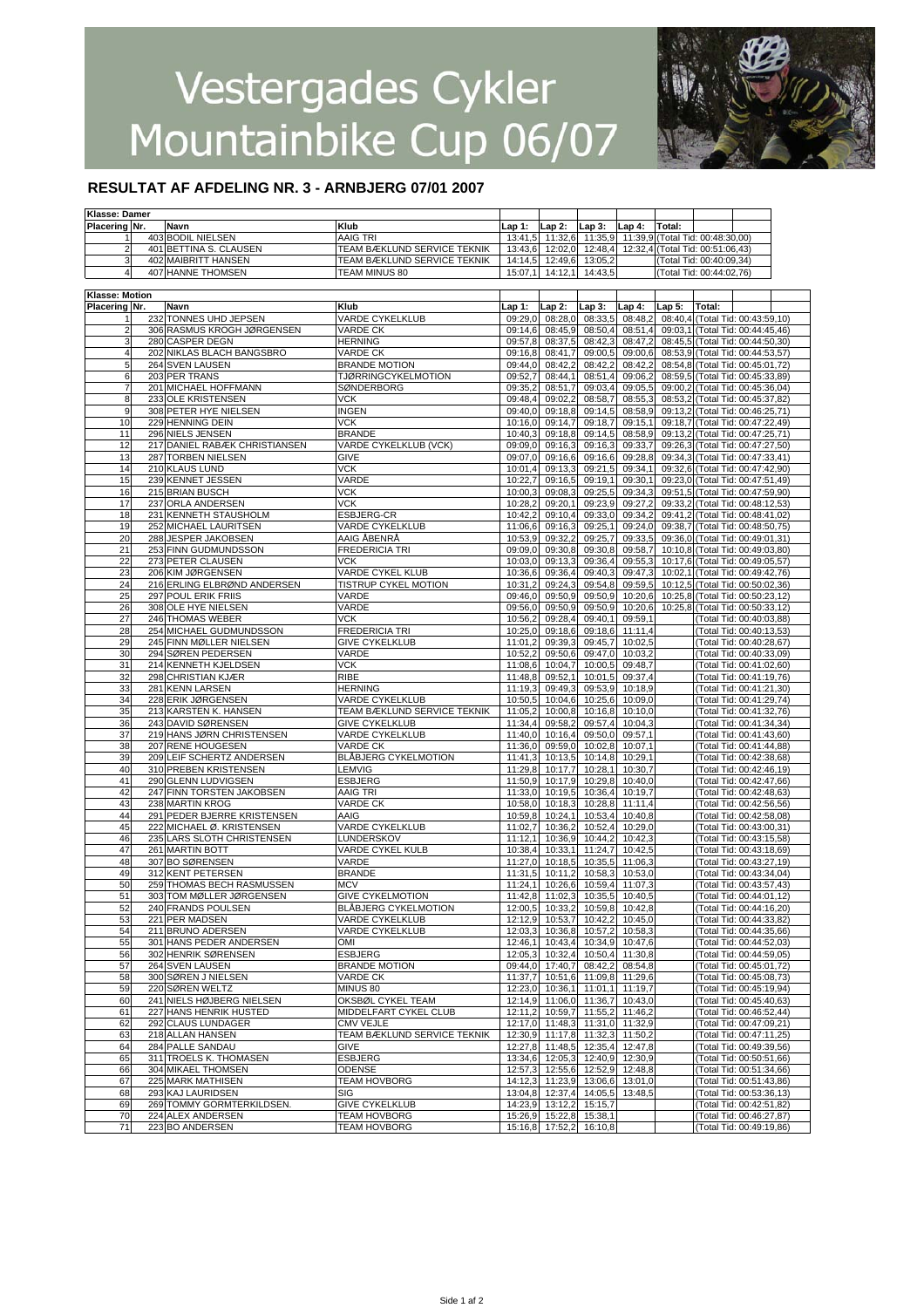

#### **RESULTAT AF AFDELING NR. 3 - ARNBJERG 07/01 2007**

| Klasse: Sport      |     |                                                        |                             |         |                            |                 |         |                                                      |                          |          |        |                                  |  |
|--------------------|-----|--------------------------------------------------------|-----------------------------|---------|----------------------------|-----------------|---------|------------------------------------------------------|--------------------------|----------|--------|----------------------------------|--|
| Placering Nr.      |     | Navn                                                   | Klub                        | Lap 1:  | $Lap2$ :                   | $Lap3$ :        | Lap 4:  | Lap 5:                                               | Lap 6:                   | $Lap7$ : | Total: |                                  |  |
|                    |     | 6 JAN J. RASMUSSEN                                     | <b>VARDE CYKELKLUB</b>      | 07:55,4 | 07:46,7                    | 07:58,0         | 07:54,9 | 07:58,4                                              | 07:55,6                  | 07:52.2  |        | (Total Tid: 00:55:21,21)         |  |
| 2                  |     | 1 LARS STORGAARD                                       | <b>VCK</b>                  | 07:54,0 | 07:50,5                    | 07:57,5         | 07:54,1 | 07:58,1                                              | 07:55,8                  |          |        | 07:52,7 (Total Tid: 00:55:22,79) |  |
| 3                  |     | 22 CHRISTIAN SLOTH CHRISTENSEN                         | VCK                         | 07:56,7 | 07:49,1                    | 07:59,0         | 07:54,4 | 07:56.5                                              | 07:55,9                  |          |        | 07:55,8 (Total Tid: 00:55:27,39) |  |
| 4                  |     | 18 KAJ PEDERSEN                                        | VARDE CK                    | 07:52,4 | 07:51,1                    | 07:59,7         | 07:57,6 | 07:56,3                                              | 08:04,1                  |          |        | 08:00,8 (Total Tid: 00:55:42,00) |  |
| 5                  |     | 50 MICHAEL ULSTRUP                                     | <b>MCV</b>                  | 08:06,2 | 07:55,3                    | 08:00,8         | 07:58,1 | 08:01,7                                              | 08:04,0                  |          |        | 08:11,8 (Total Tid: 00:56:17,91) |  |
| 6                  |     | 2 OLE KLEMMENSEN                                       | VARDE CYKELKLUB (VCK)       | 08:13,9 | 08:27,5                    | 08:18,0         | 08:14,6 | 08:17,3                                              | 08:18,0                  |          |        | 08:10,7 (Total Tid: 00:57:59,85) |  |
| $\overline{7}$     |     | 46 BJARNE HØJGAARD                                     | <b>HERNING CK</b>           |         | 08:13,9                    | 08:18,9         | 08:07,3 | 08:16,6                                              | 08:11,6                  |          |        | 08:07,7 (Total Tid: 00:58:07,47) |  |
|                    |     |                                                        |                             | 08:51,6 |                            |                 |         |                                                      |                          |          |        |                                  |  |
| 8                  |     | 32 TORBEN HØJGAARD JENSEN                              | VARDE                       | 08:32,9 | 08:13,8                    | 08:11,1         | 08:17,5 | 08:31,2                                              | 08:19,8                  |          |        | 08:22,8 (Total Tid: 00:58:29,17) |  |
| 9                  |     | 4 KIM BLACH                                            | <b>VARDE CK</b>             | 08:25,6 | 08:26,4                    | 08:28,8         | 08:23,2 | 08:26,8                                              | 08:42,2                  |          |        | 08:38,6 (Total Tid: 00:59:31,53) |  |
| 10                 |     | 25 NIELS BJØRNSTEEN                                    | <b>MCV</b>                  | 08:30,8 | 08:23,1                    | 08:28,5         | 08:20,6 | 08:47,1                                              | 08:56,8                  |          |        | 08:51,3 (Total Tid: 01:00:18,20) |  |
| 11                 |     | 9 THOMAS LUND                                          | <b>HCK</b>                  | 08:37,0 | 08:33,0                    | 08:33,6         | 08:42,5 | 08:46,6                                              | 08:44,7                  |          |        | 08:57,1 (Total Tid: 01:00:54,34) |  |
| 12                 |     | 34 THOR MORTONSSON                                     | ODENSE                      | 08:37,0 | 08:33,0                    | 08:33,6         | 08:42,5 | 08:46,6                                              | 08:44,7                  |          |        | 08:57,1 (Total Tid: 01:00:56,34) |  |
| 13                 |     | 15 TORBEN KROG                                         | VARDE CYKELKLUB             | 08:54,0 | 08:42,7                    | 08:55,0         | 09:02,9 | 08:57,7                                              | 08:49,9                  |          |        | 08:48,1 (Total Tid: 01:02:10,33) |  |
| 14                 |     | 20 KARSTEN AAGAARD                                     | <b>TARP CYKEL MOTION</b>    | 08:52,9 | 08:42,3                    | 08:42,1         | 08:57,5 | 09:12,4                                              | 08:57,7                  |          |        | 09:05,5 (Total Tid: 01:02:30,36) |  |
| 15                 |     | 13 THOMAS SILLESEN                                     | OCT                         | 09:23,7 | 08:45,8                    | 08:51,2         | 08:54,3 | 08:52,0                                              | 08:52,8                  |          |        | 08:58,7 (Total Tid: 01:02:38,51) |  |
| 16                 |     | 10 LARS R. SEVERINSEN                                  | VARDE CYKEL KLUB            | 09:11.4 | 08:41,6                    | 08:54,9         | 08:56,0 | 09:04,5                                              | 08:49,3                  |          |        | 09:05,6 (Total Tid: 01:02:43,42) |  |
| 17                 |     | 17 STEEN ØSTERGAARD                                    | TEAM HOVBORG                | 09:27,3 | 09:00,6                    | 09:06,1         | 09:03,2 | 09:01,9                                              | 09:07,1                  |          |        | 08:54,6 (Total Tid: 01:03:40,85) |  |
| 18                 |     | 39 KARSTEN KRISTENSEN                                  | <b>MCV</b>                  | 09:04.6 | 08:58,0                    | 08:53,6         | 09:06,6 | 09:08,                                               |                          |          |        |                                  |  |
|                    |     |                                                        |                             |         |                            |                 |         |                                                      | 09:14,1                  |          |        | 09:19,1 (Total Tid: 01:03:44,20) |  |
| 19                 |     | 16 DAN BERTELSEN                                       | VARDE CYKELKLUB             | 09:38,5 | 08:51,0                    | 09:03,0         | 09:06,8 | 09:08,                                               | 09:09,8                  |          |        | 09:11,0 (Total Tid: 01:04:08,35) |  |
| 20                 |     | 28 STEFFEN SILLESEN                                    | OKSBØL CYKEL TEAM           | 09:25,4 | 08:56,4                    | 09:04,5         | 09:06,5 | 09:11,8                                              | 09:05,4                  |          |        | 09:19,9 (Total Tid: 01:04:09,95) |  |
| 21                 |     | 57 NIKOLEJ KJÆRGÅRD                                    | ODDER CK                    | 09:09.5 | 09:06,9                    | 08:46,0         | 08:51,1 | 08:35,6                                              | 08:39,1                  |          |        | (Total Tid: 00:53:08,15)         |  |
| 22                 |     | 8 ARNE SCHLÜTER                                        | VCK                         | 08:49.2 | 08:49,2                    | 08:50,3         | 08:47,3 | 10:32,7                                              | 09:20,7                  |          |        | (Total Tid: 00:55:09,34)         |  |
| 23                 |     | 42 AGE JACOBSEN                                        | TEAM HOVBORG                | 09:21,0 | 09:07,7                    | 09:09,9         | 09:09,1 | 08:54,6                                              | 09:28,4                  |          |        | (Total Tid: 00:55:10,78)         |  |
| 24                 |     | 44 JENS SKANNERUP                                      | RCC RINGKØBING              | 09:40,1 | 09:01.2                    | 09:06.2         | 09:07,8 | 09:25,0                                              | 09:19,6                  |          |        | (Total Tid: 00:55:39,90)         |  |
| 25                 |     | 56 MORTEN OLSEN                                        | LEMVIG CK                   | 09:58,9 | 09:10,8                    | 09:07,5         | 09:09,1 | 09:12,6                                              | 09:05,7                  |          |        | (Total Tid: 00:55:44,53)         |  |
| 26                 |     | 30 FREDDY KOLLER                                       | OKSBØL CYKEL TEAM           | 09:50,3 | 09:09,4                    | 09:18,7         | 09:10,5 | 09:19,7                                              | 09:07.6                  |          |        | (Total Tid: 00:55:56,30)         |  |
| 27                 |     | 33 KNUD MIKAEL THALUND                                 | <b>MAERSK IF</b>            | 10:33,0 | 09:03,9                    | 09:03,9         | 09:04,9 | 09:21,6                                              | 09:26,6                  |          |        | (Total Tid: 00:56:33,89)         |  |
| 28                 |     | <b>14 STEEN KRUCHOV</b>                                | VARDE CYKELKLUB             | 09:18,8 | 09:05,1                    | 09:21,7         | 09:37,4 | 09:41,0                                              | 09:47,5                  |          |        | (Total Tid: 00:56:51,53)         |  |
|                    |     |                                                        |                             |         |                            |                 |         |                                                      |                          |          |        |                                  |  |
| 29                 |     | 27 ROBERT LAURIDSEN                                    | <b>HOLSTEBRO</b>            | 09:54,2 | 09:07,4                    | 09:30,3         | 09:23,7 | 09:43,9                                              | 09:47,4                  |          |        | (Total Tid: 00:57:26,78)         |  |
| 30                 |     | 40 JESPER TYCHSEN                                      | <b>VARDE CK</b>             | 09:03,9 | 09:20,6                    | 09:20,6         | 09:33,9 | 09:48,1                                              | 09:46,8                  |          |        | (Total Tid: 00:57:41,51)         |  |
| 31                 |     | 43 BRIAN HANSEN                                        | <b>MCV</b>                  | 10:33,0 | 09:23,9                    | 09:41,4         | 09:37,4 | 09:27,0                                              | 09:48,8                  |          |        | (Total Tid: 00:58:31,48)         |  |
| 32                 |     | 36 BENNY STEVNHOVED                                    | AASKOV CYKELMOTION          | 10:08,6 | 09:27,1                    | 09:51,6         | 09:59,6 | 10:19,0                                              | 10:30,6                  |          |        | (Total Tid: 01:00:16,54)         |  |
| 33                 |     | 5 CLAUS VINNICH                                        | <b>VEJEN BC</b>             | 09:41,8 | 08:57,1                    | 08:58,2         | 09:05,2 | 09:21,3                                              |                          |          |        | (Total Tid: 00:46:03,53)         |  |
|                    |     |                                                        |                             |         |                            |                 |         |                                                      |                          |          |        |                                  |  |
|                    |     |                                                        |                             |         |                            |                 |         |                                                      |                          |          |        |                                  |  |
|                    |     |                                                        |                             |         |                            |                 |         |                                                      |                          |          |        |                                  |  |
| Klasse: Ungdom     |     |                                                        |                             |         |                            |                 |         |                                                      |                          |          |        |                                  |  |
| Placering Nr.<br>1 |     | Navn                                                   | Klub                        | Lap 1:  | Lap 2:                     | Lap 3:          | Lap 4:  | Total:                                               |                          |          |        |                                  |  |
|                    |     | 529 NIKOLAI VAGTBORG KLAUSEN                           | VARDE                       | 06:04.5 | 06:01,0                    | 06:11,7         |         | 06:06,7 (Total Tid: 00:24:23,92)                     |                          |          |        |                                  |  |
| 2                  |     | 514 OLIVER STAUSHOLM                                   | ESBJERG-CR                  | 06:18,7 | 06:18,2                    | 06:26,2         |         | 06:31,7 (Total Tid: 00:25:34,82)                     |                          |          |        |                                  |  |
| 3                  |     | 539 MADS FICK RASMUSSEN                                | VARDE CYKELKLUB             | 06:22,0 | 06:20,8                    | 06:32,8         |         | 06:33,1 (Total Tid: 00:25:48,78)                     |                          |          |        |                                  |  |
| 4                  |     | 513 SIMON T PEDERSEN                                   | VARDE CK                    | 06:27,8 | 06:29,2                    | 06:31,2         |         | 06:25,9 (Total Tid: 00:25:54,10)                     |                          |          |        |                                  |  |
| 5                  |     | 502 NICHLAS RASMUSSEN                                  | <b>BRAMMING</b>             | 06:42,1 | 06:25,8                    | 06:37,6         |         | 06:55,6 (Total Tid: 00:26:41,17)                     |                          |          |        |                                  |  |
| 6                  |     | 501 SIGURD KLEMMENSEN                                  | VARDE CYKELKLUB (VCK)       | 07:04,5 | 06:54,5                    | 07:09,2         |         | (Total Tid: 00:21:08,18)                             |                          |          |        |                                  |  |
| 7                  |     | 531 TOBIAS KJÆR SKANNERUP                              | <b>RCC RINGKØBING</b>       | 07:07.5 | 07:05,5                    | 07:00,2         |         |                                                      | (Total Tid: 00:21:13,13) |          |        |                                  |  |
| 8                  |     | 525 MADS WEBER                                         | <b>VCK</b>                  | 07:27,7 | 07:05,4                    | 07:12,0         |         |                                                      | (Total Tid: 00:21:45,09) |          |        |                                  |  |
| 9                  |     | 512 EMIL HUSTED                                        | MIDDELFART CYKEL CLUB       | 07:36,6 | 07:09,6                    | 07:24,9         |         |                                                      | (Total Tid: 00:22:11,14) |          |        |                                  |  |
| 10                 |     |                                                        | VCK                         | 07:09,5 | 07:34,3                    | 07:32,5         |         |                                                      | (Total Tid: 00:22:16,36) |          |        |                                  |  |
|                    |     | 511 MORTEN B. JØRGENSEN                                |                             |         |                            |                 |         |                                                      |                          |          |        |                                  |  |
| 11                 |     | 507 HENRIK WELTZ                                       | MINUS 80                    | 08:24,6 | 06:59,3                    | 06:57,7         |         |                                                      | (Total Tid: 00:22:21,57) |          |        |                                  |  |
| 12                 |     | 520 NIELS SVANE NIELSEN                                | OKSBØL CYKEL TEAM           | 07:32,4 | 07:15,6                    | 07:38,3         |         |                                                      | (Total Tid: 00:22:26,25) |          |        |                                  |  |
| 13                 |     | 505 MATHIAS HANSEN                                     | <b>BRAMMING</b>             | 07:50,3 | 07:12,3                    | 07:37,1         |         |                                                      | (Total Tid: 00:22:39,65) |          |        |                                  |  |
| 14                 |     | 530 ADAM K. BANG                                       | VARDE CYKELKLUB             | 07:44,8 | 07:26,1                    | 07:30,8         |         |                                                      | (Total Tid: 00:22:41,63) |          |        |                                  |  |
| 15                 |     | 515 JONAS ANDERSEN                                     | <b>VCK</b>                  | 07:47,1 | 07:32.6                    | 07:38,2         |         |                                                      | (Total Tid: 00:22:57,97) |          |        |                                  |  |
| 16                 |     | 528 NIELS BECH RASMUSSEN                               | <b>MCV</b>                  | 07:52,8 | 07:34,2                    | 07:33,2         |         |                                                      | (Total Tid: 00:23:00,15) |          |        |                                  |  |
| 17                 |     | 504 CHRISTIAN DUUS STORGAARD                           | VARDE                       | 08:20,3 | 07:27,7                    | 07:29,8         |         |                                                      | (Total Tid: 00:23:17,86) |          |        |                                  |  |
| 18                 | 517 | <b>JONAS KOLLER</b>                                    | OKSBØL CYKEL TEAM           | 07:55,3 | 07:35,4                    | 08:00,7         |         |                                                      | (Total Tid: 00:23:31,37) |          |        |                                  |  |
| 19                 | 521 | RASMUS BECK KNUDSEN                                    | <b>ECR</b>                  | 08:09,4 | 07:40,7                    | 07:43.7         |         |                                                      | Total Tid: 00:23:33,76)  |          |        |                                  |  |
| 20                 |     | 503 ALEXANDER GEJL LARSEN                              | VCK                         | 08:06.1 | 08:03,1                    | 08:16,5         |         |                                                      | (Total Tid: 00:24:25,64) |          |        |                                  |  |
|                    |     |                                                        |                             |         |                            |                 |         |                                                      |                          |          |        |                                  |  |
| 21                 |     | 541 KRISTIAN V KRISTENSEN                              | VEJLE                       | 08:22,3 | 08:01,7                    | 08:14,1         |         |                                                      | (Total Tid: 00:24:38,07) |          |        |                                  |  |
| 22                 |     | 518 JESPER SLOTH CHRISTENSEN                           | <b>LUNDERSKOV</b>           | 08:30,7 | 07:56,2                    | 08:20,9         |         |                                                      | (Total Tid: 00:24:47,86) |          |        |                                  |  |
|                    |     | 527 KRISTOFFER LAURIDSEN                               | SIG                         | 08:49,1 |                            | 08:14,9 08:28,8 |         | (Total Tid: 00:25:32,72)                             |                          |          |        |                                  |  |
| 24                 |     | 537 CHRISTIAN LUNDAGER                                 | <b>MCV VEJLE</b>            |         | 08:27,5 08:34,4 08:35,2    |                 |         |                                                      | (Total Tid: 00:25:37,14) |          |        |                                  |  |
| 25                 |     | 524 JONAS RIIS                                         | <b>MCV</b>                  | 09:10,4 |                            | 08:16,0 08:19,0 |         |                                                      | (Total Tid: 00:25:45,32) |          |        |                                  |  |
| 26                 |     | 516 SENIUS AGERSKOV                                    | OUTRUP                      | 08:42,8 |                            | 08:27,9 08:48,6 |         |                                                      | (Total Tid: 00:25:59,35) |          |        |                                  |  |
| 27                 |     | 544 ANDREAS JEPSEN                                     | VARDE                       | 08:51,4 |                            | 08:37,0 08:40,3 |         |                                                      | (Total Tid: 00:26:08,65) |          |        |                                  |  |
| 28                 |     | 538 MADS LUND                                          | VARDE CYKELKLUB             | 08:46,5 |                            | 08:35,8 09:06,6 |         |                                                      | (Total Tid: 00:26:28,93) |          |        |                                  |  |
| 29                 |     | 522 MICHAEL VIND NIELSEN                               | OKSBØL CYKEL TEAM           | 09:06,4 | 08:52,0                    |                 |         | (Total Tid: 00:17:58,37)                             |                          |          |        |                                  |  |
| 30                 |     | 519 ANDERS SVANE NIELSEN                               | <b>OKSBØL</b>               | 09:08,7 | 09:03,1                    |                 |         |                                                      | (Total Tid: 00:18:11,80) |          |        |                                  |  |
|                    |     |                                                        |                             |         |                            |                 |         |                                                      |                          |          |        |                                  |  |
| 31                 |     | 510 ANNEMETTE K. HANSEN                                | TEAM BÆKLUND SERVICE TEKNIK | 10:07,8 | 10:14,2                    |                 |         | (Total Tid: 00:20:22,05)                             |                          |          |        |                                  |  |
| 32                 |     | 508 THOMAS WELTZ                                       | MINUS 80                    | 10:44,0 | 09:41,5                    |                 |         |                                                      | (Total Tid: 00:20:25,50) |          |        |                                  |  |
| 33<br>34           |     | 506 KAARE ØSTERGAARD KRISTENSEN<br>545 LAUGE MORTENSEN | <b>SIG</b><br>VARDE         | 10:41,9 | 09:58,5<br>12:30,6 12:48,8 |                 |         | (Total Tid: 00:20:40,40)<br>(Total Tid: 00:25:19,36) |                          |          |        |                                  |  |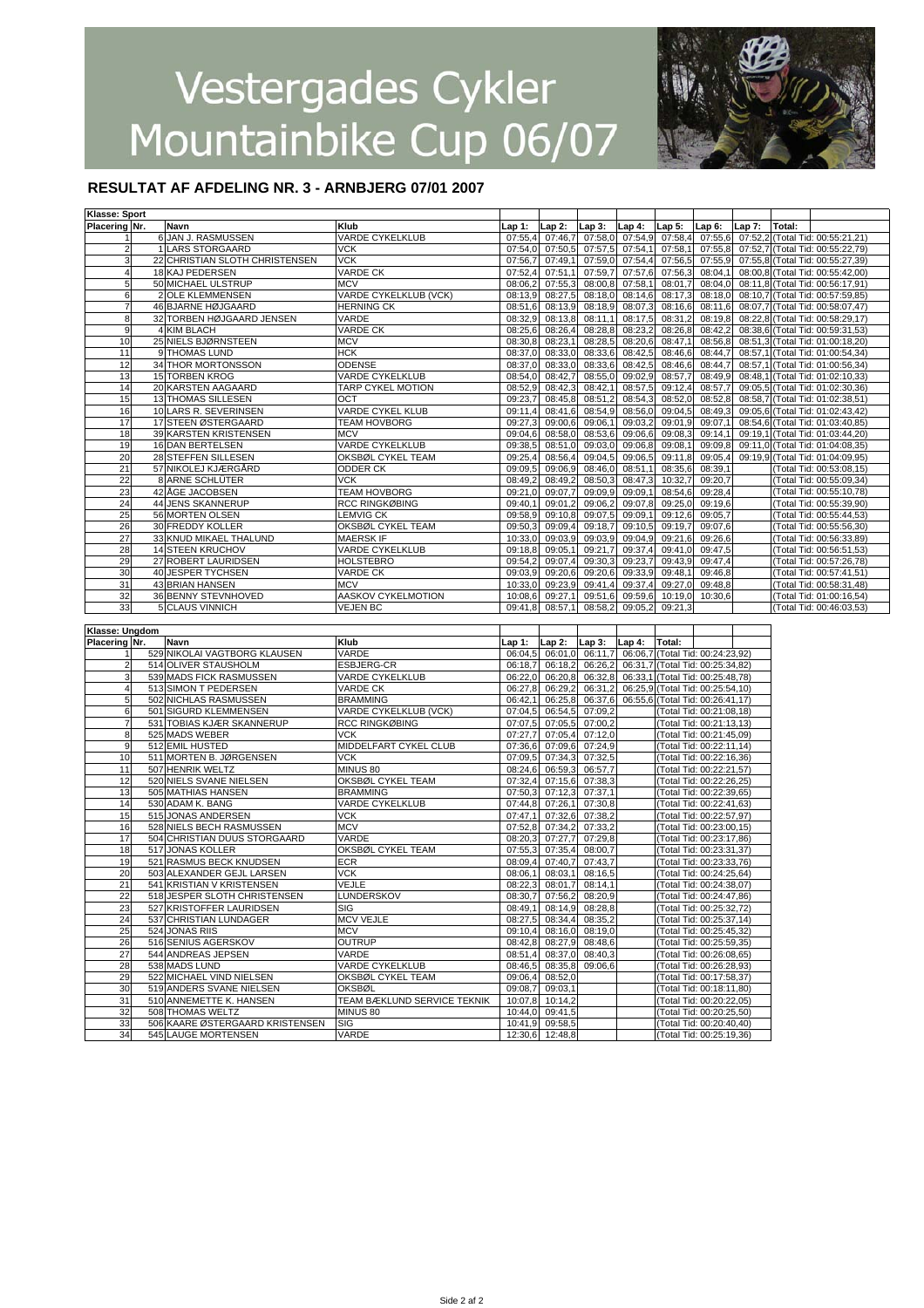

## **RESULTAT AF AFDELING NR. 4 - LUNDEN 28/01 2007**

| Klasse: Damer        |                        |                                     |         |        |                                  |  |
|----------------------|------------------------|-------------------------------------|---------|--------|----------------------------------|--|
| <b>Placering Nr.</b> | <b>Navn</b>            | Klub                                | lLap 1: | Lap 2: | Total:                           |  |
|                      | 401 BETTINA S. CLAUSEN | <b>ITEAM BÆKLUND SERVICE TEKNIK</b> | 40:58.6 |        | 42:37,0 (Total Tid: 01:23:35,54) |  |
|                      | 403 BODIL NIELSEN      | AAIG TRI                            | 41:48.6 |        | 43:33,2 (Total Tid: 01:25:21,80) |  |
|                      | 402 MAIBRITT HANSEN    | ITEAM BÆKLUND SERVICE TEKNIK        | 43:56.7 |        | 46:55,5 (Total Tid: 01:30:52,18) |  |
|                      | 407 HANNE THOMSEN      | ITEAM MINUS 80                      | 50:01.3 |        | 50:01,3 (Total Tid: 01:40:01,29) |  |

| <b>Klasse: Motion</b> |                               |                             |          |          |                                  |  |
|-----------------------|-------------------------------|-----------------------------|----------|----------|----------------------------------|--|
| Placering Nr.         | Navn                          | Klub                        | $Lap1$ : | $Lap2$ : | Total:                           |  |
| 1                     | 315 ASBJØRN KRAGH ANDERSEN    | MIDDELFART CC               | 31:14.5  |          | 22:49,2 (Total Tid: 00:54:03,70) |  |
| 2                     | 280 CASPER DEGN               | <b>HERNING</b>              | 28:35,1  |          | 29:22,2 (Total Tid: 00:57:57,27) |  |
|                       |                               |                             |          |          |                                  |  |
| 3                     | 232 TONNES UHD JEPSEN         | <b>VARDE CYKELKLUB</b>      | 28:49,3  |          | 30:34,9 (Total Tid: 00:59:24,15) |  |
| 4                     | 313 MICAHEL DAM KOHBERG       | VEJEN BC                    | 30:11,4  |          | 29:25,7 (Total Tid: 00:59:37,05) |  |
| 5                     | 202 NIKLAS BLACH BANGSBRO     | <b>VARDE CK</b>             | 30:09.2  |          | 30:35,3 (Total Tid: 01:00:44,47) |  |
| 6                     | 264 SVEN LAUSEN               | <b>BRANDE MOTION</b>        | 30:13,3  |          | 31:21,5 (Total Tid: 01:01:34,82) |  |
| 7                     | 203 PER TRANS                 | <b>TJØRRINGCYKELMOTION</b>  | 30:50,7  |          | 32:13,1 (Total Tid: 01:03:03,82) |  |
| 8                     | 317 KARSTEN OLSEN             | <b>FREDERICIA TRI KLUB</b>  |          |          | 31:50,2 (Total Tid: 01:03:13,06) |  |
|                       |                               |                             | 31:22,9  |          |                                  |  |
| 9                     | 217 DANIEL RABÆK CHRISTIANSEN | VARDE CYKELKLUB (VCK)       | 31:03,9  |          | 32:20,0 (Total Tid: 01:03:23,87) |  |
| 10                    | 215 BRIAN BUSCH               | <b>VCK</b>                  | 31:07.2  |          | 33:34,7 (Total Tid: 01:04:41,93) |  |
| 11                    | 210 KLAUS LUND                | <b>VCK</b>                  | 31:20,7  |          | 33:45,9 (Total Tid: 01:05:06,59) |  |
| 12                    | 233 OLE KRISTENSEN            | <b>VCK</b>                  | 31:27,6  |          | 33:56,8 (Total Tid: 01:05:24,41) |  |
| 13                    | 270 KRISTOFFER JENSEN         | <b>MCV</b>                  | 32:34,6  |          | 32:56,2 (Total Tid: 01:05:30,78) |  |
| 14                    | 239 KENNET JESSEN             | VARDE                       | 32:59,6  |          | 33:18,7 (Total Tid: 01:06:18,30) |  |
| 15                    | 206 KIM JØRGENSEN             | VARDE CYKEL KLUB            | 32:07,9  |          | 34:23,0 (Total Tid: 01:06:30,95) |  |
|                       |                               |                             |          |          |                                  |  |
| 16                    | 237 ORLA ANDERSEN             | <b>VCK</b>                  | 31:42,1  |          | 34:56,3 (Total Tid: 01:06:38,42) |  |
| 17                    | 288 JESPER JAKOBSEN           | AAIG ÅBENRÅ                 | 33:19,0  |          | 33:38,3 (Total Tid: 01:06:57,30) |  |
| 18                    | 273 PETER CLAUSEN             | VCK                         | 31:44,3  |          | 35:23,3 (Total Tid: 01:07:07,59) |  |
| 19                    | 287 TORBEN NIELSEN            | <b>GIVE</b>                 | 33:07,7  |          | 35:34,5 (Total Tid: 01:08:42,20) |  |
| 20                    | 231 KENNETH STAUSHOLM         | ESBJERG-CR                  | 33:44,8  |          | 35:15,7 (Total Tid: 01:09:00,48) |  |
| 21                    | 216 ERLING ELBRØND ANDERSEN   | <b>TISTRUP CYKEL MOTION</b> | 33:13,5  |          | 36:01,4 (Total Tid: 01:09:14,91) |  |
| 22                    | 296 NIELS JENSEN              | <b>BRANDE</b>               | 34:24,8  |          | 34:58,5 (Total Tid: 01:09:23,37) |  |
|                       |                               | <b>VCK</b>                  |          |          |                                  |  |
| 23                    | 246 THOMAS WEBER              |                             | 33:48,7  |          | 36:03,9 (Total Tid: 01:09:52,57) |  |
| 24                    | 253 FINN GUDMUNDSSON          | <b>FREDERICIA TRI</b>       | 33:31,5  |          | 37:41,1 (Total Tid: 01:11:12,62) |  |
| 25                    | 245 FINN MØLLER NIELSEN       | <b>GIVE CYKELKLUB</b>       | 35:47,4  |          | 35:49,6 (Total Tid: 01:11:36,99) |  |
| 26                    | 213 KARSTEN K. HANSEN         | TEAM BÆKLUND SERVICE TEKNIK | 33:23,3  |          | 38:26,2 (Total Tid: 01:11:49,50) |  |
| 27                    | 228 ERIK JØRGENSEN            | <b>VARDE CYKELKLUB</b>      | 34:48,3  |          | 37:30,2 (Total Tid: 01:12:18,52) |  |
| 28                    | 318 PER FRØKJÆR               | VARDE CK                    | 35:29,2  |          | 36:54,7 (Total Tid: 01:12:23,87) |  |
| 29                    | 222 MICHAEL Ø. KRISTENSEN     | <b>VARDE CYKELKLUB</b>      | 35:37,3  |          | 37:03,0 (Total Tid: 01:12:40,33) |  |
| 30                    | 243 DAVID SØRENSEN            | <b>GIVE CYKELKLUB</b>       | 35:24,9  |          | 37:29,4 (Total Tid: 01:12:54,34) |  |
|                       |                               |                             |          |          |                                  |  |
| 31                    | 281 KENN LARSEN               | <b>HERNING</b>              | 34:28,3  |          | 38:32,2 (Total Tid: 01:13:00,49) |  |
| 32                    | 219 HANS JØRN CHRISTENSEN     | VARDE CYKELKLUB             | 35:54,8  |          | 37:23,0 (Total Tid: 01:13:17,86) |  |
| 33                    | 312 KENT PEDERSEN             | <b>BRABDE</b>               | 34:43,0  |          | 38:42,1 (Total Tid: 01:13:25,04) |  |
| 34                    | 310 PREBEN KRISTENSEN         | LEMVIG                      | 36:39,7  |          | 37:44,2 (Total Tid: 01:14:23,91) |  |
| 35                    | 297 POUL ERIK FRIIS           | VARDE                       | 34:30,2  |          | 40:19,4 (Total Tid: 01:14:49,53) |  |
| 36                    | 238 MARTIN KROG               | VARDE CK                    | 35:43,6  |          | 39:31,2 (Total Tid: 01:15:14,87) |  |
| 37                    | 207 RENE HOUGESEN             | VARDE CK                    | 36:01,5  |          | 39:15,4 (Total Tid: 01:15:16,94) |  |
| 38                    | 319 JONAS KIM RASMUSSEN       | MIDDELFART CC               | 36:26,9  |          | 38:58,5 (Total Tid: 01:15:25,41) |  |
|                       |                               |                             |          |          |                                  |  |
| 39                    | 314 HENRIK ANDERSEN           | MIDDELFART CC               | 36:10.3  |          | 39:57,6 (Total Tid: 01:16:07,94) |  |
| 40                    | 247 FINN TORSTEN JAKOBSEN     | AAIG TRI                    | 37:14.8  |          | 39:42,8 (Total Tid: 01:16:57,59) |  |
| 41                    | 326 JAN K, HANSEN             | <b>MCV</b>                  | 37:09,7  |          | 39:58,3 (Total Tid: 01:17:08,02) |  |
| 42                    | 209 LEIF SCHERTZ ANDERSEN     | <b>BLÅBJERG CYKELMOTION</b> | 36:56,3  |          | 40:19,6 (Total Tid: 01:17:15,93) |  |
| 43                    | 240 FRANDS POULSEN            | <b>BLABJERG CYKELMOTION</b> | 38:15,3  |          | 39:04,2 (Total Tid: 01:17:19,50) |  |
| 44                    | 290 GLENN LUDVIGSEN           | <b>ESBJERG</b>              | 37:03,3  |          | 41:01,4 (Total Tid: 01:18:04,70) |  |
| 45                    | 220 SØREN WELTZ               | MINUS 80                    | 37:42,7  |          | 41:02,0 (Total Tid: 01:18:44,66) |  |
| 46                    | 211 BRUNO ADERSEN             | <b>VARDE CYKELKLUB</b>      | 38:35,9  |          | 40:23,2 (Total Tid: 01:18:59,10) |  |
| 47                    | 303 TOM MØLLER JØRGENSEN      | <b>GIVE CYKELMOTION</b>     | 38:21,3  |          | 40:40,6 (Total Tid: 01:19:01,82) |  |
|                       |                               |                             |          |          |                                  |  |
| 48                    | 248 ANDERS KRISTENSEN         | NÆSBJERG                    | 38:41.0  |          | 40:41,8 (Total Tid: 01:19:22,74) |  |
| 49                    | 320 NICOLEJ KIM RASMUSSEN     | MIDDELFART CC               | 39:28,3  |          | 41:11,7 (Total Tid: 01:20:40,02) |  |
| 50                    | 208 MIKKEL SCHERTZ            | VARDE CK                    | 38:32,0  |          | 42:38,1 (Total Tid: 01:21:10,11) |  |
| 51                    | 221 PER MADSEN                | <b>VARDE CYKELKLUB</b>      | 38:19.1  |          | 43:25,7 (Total Tid: 01:21:44,81) |  |
| 52                    | 291 PEDER BJERRE KRISTENSEN   | AAIG                        | 39:33,7  |          | 42:40,7 (Total Tid: 01:22:14,40) |  |
| 53                    | 214 KENNETH KJELDSEN          | <b>VCK</b>                  | 39:11,9  |          | 45:13,5 (Total Tid: 01:24:25,45) |  |
| 54                    | 218 ALLAN HANSEN              | TEAM BÆKLUND SERVICE TEKNIK | 41:04,3  |          | 43:56,9 (Total Tid: 01:25:01,26) |  |
| 55                    | 325 JENS PETER JENSEN         | <b>MCV</b>                  | 41:10,2  |          | 44:04,8 (Total Tid: 01:25:15,03) |  |
|                       |                               |                             |          |          |                                  |  |
| 56                    | 265 NIELS BERGHOLT JØRGENSEN  | <b>TISTRUP CYKELMOTION</b>  | 40:56,5  |          | 45:31,5 (Total Tid: 01:26:27,96) |  |
| 57                    | 304 MIKAEL THOMSEN            | <b>ODENSE</b>               | 40:54.2  |          | 45:52,8 (Total Tid: 01:26:46,99) |  |
| 58                    | 292 CLAUS LUNDAGER            | <b>CMV VEJLE</b>            | 42:40.7  |          | 45:13,4 (Total Tid: 01:27:54,12) |  |
| 59                    | 227 HANS HENRIK HUSTED        | MIDDELFART CYKEL CLUB       | 42:02,0  |          | 50:11,9 (Total Tid: 01:32:13,87) |  |
| 60                    | 284 PALLE SANDAU              | <b>GIVE</b>                 | 44:29,6  |          | 48:37,4 (Total Tid: 01:33:07,05) |  |
| 61                    | 269 TOMMY GORMTERKILDSEN.     | <b>GIVE CYKELKLUB</b>       | 47:11,4  |          | 47:12,0 (Total Tid: 01:34:23,39) |  |
| 62                    | 293 KAJ LAURIDSEN             | <b>SIG</b>                  | 48:09,6  |          | 50:08,8 (Total Tid: 01:38:18,40) |  |
| 63                    | 316 SØREN KRAGH ANDERSEN      | MIDDELFART CC               | 26:19,6  |          | (Total Tid: 00:26:19,57)         |  |
|                       |                               |                             |          |          |                                  |  |
| 64                    | 235 LARS SLOTH CHRISTENSEN    | LUNDERSKOV                  | 37:12,1  |          | (Total Tid: 00:37:12,13)         |  |
| 65                    | 327 FLEMMING BRESSEDORF       | <b>MCV</b>                  | 37:17,7  |          | (Total Tid: 00:37:17,74)         |  |
| 66                    | 294 SØREN PEDERSEN            | VARDE                       | 37:38,8  |          | (Total Tid: 00:37:38,82)         |  |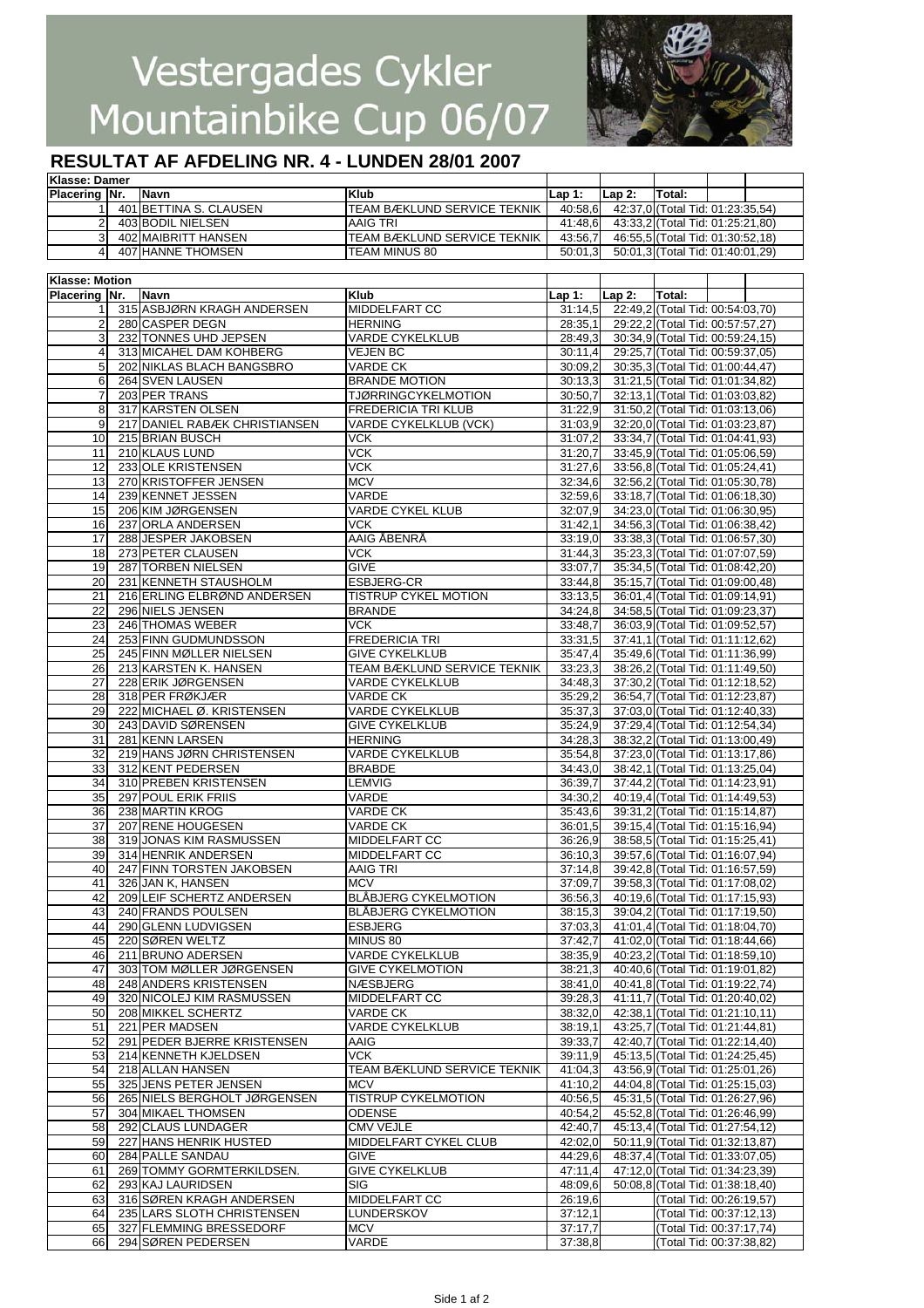| <b>Klasse: Sport</b>    |                                |                                     |          |          |          |        |                                  |  |
|-------------------------|--------------------------------|-------------------------------------|----------|----------|----------|--------|----------------------------------|--|
| Placering Nr.           | <b>Navn</b>                    | <b>Klub</b>                         | $Lap1$ : | Lap $2:$ | $Lap3$ : | Total: |                                  |  |
|                         | 1 LARS STORGAARD               | <b>VCK</b>                          | 24:41,7  | 26:14,3  |          |        | 27:38,9 (Total Tid: 01:18:34,81) |  |
| $\overline{2}$          | 18 KAJ PEDERSEN                | <b>VARDE CK</b>                     | 25:15.5  | 26:15,9  |          |        | 28:02.8 (Total Tid: 01:19:34.25) |  |
| $\overline{3}$          | 6 JAN J. RASMUSSEN             | <b>VARDE CYKELKLUB</b>              | 25:44,1  | 26:46,4  |          |        | 29:32,1 (Total Tid: 01:22:02,58) |  |
| $\overline{\mathbf{4}}$ | 50 MICHAEL ULSTRUP             | <b>MCV</b>                          | 25:52,1  | 27:29,9  |          |        | 29:13,8 (Total Tid: 01:22:35,74) |  |
| 5                       | 46 BJARNE HØJGAARD             | <b>HERNING CK</b>                   | 26:17.3  | 27:40.1  |          |        | 30:06.0 (Total Tid: 01:24:03.36) |  |
| 6                       | 22 CHRISTIAN SLOTH CHRISTENSEN | <b>VCK</b>                          | 25:54,2  | 28:12.0  |          |        | 30:31,7 (Total Tid: 01:24:37,90) |  |
| $\overline{7}$          | <b>2OLE KLEMMENSEN</b>         | VARDE CYKELKLUB (VCK)               | 26:22.0  | 28:57,6  |          |        | 29:44,8 (Total Tid: 01:25:04,34) |  |
| 8                       | 9 THOMAS LUND                  | <b>HCK</b>                          | 26:04,7  | 28:48.6  |          |        | 30:29.8 (Total Tid: 01:25:23.15) |  |
| 9                       | 32 TORBEN HØJGAARD JENSEN      | VARDE                               | 26:20,8  | 28:50,9  |          |        | 30:58,8 (Total Tid: 01:26:10,55) |  |
| $\overline{10}$         | 4 KIM BLACH                    | <b>VARDE CK</b>                     | 27:49.8  | 29:42,9  |          |        | 32:27,4 (Total Tid: 01:30:00,13) |  |
| 11                      | 13 THOMAS SILLESEN             | OCT                                 | 28:53.3  | 31:13,9  |          |        | 32:02,4 (Total Tid: 01:32:09,64) |  |
| 12                      | <b>15 TORBEN KROG</b>          | <b>VARDE CYKELKLUB</b>              | 28:46.5  | 31:03,2  |          |        | 32:55,4 (Total Tid: 01:32:45,14) |  |
| 13                      | 28 STEFFEN SILLESEN            | OKSBØL CYKEL TEAM                   | 30:16,6  | 31:09.8  |          |        | 31:21,6 (Total Tid: 01:32:48,06) |  |
| 14                      | 42 ÅGE JACOBSEN                | <b>TEAM HOVBORG</b>                 | 29:40,4  | 30:58,2  |          |        | 32:21,4 (Total Tid: 01:33:00,02) |  |
| 15                      | <b>14 STEEN KRUCHOV</b>        | <b>VARDE CYKELKLUB</b>              | 28:51,3  | 31:14,5  |          |        | 33:12,6 (Total Tid: 01:33:18,47) |  |
| 16                      | 20 KARSTEN AAGAARD             | <b>TARP CYKEL MOTION</b>            | 29:12,3  | 31:21,5  |          |        | 33:01,8 (Total Tid: 01:33:35,63) |  |
| 17                      | 10 LARS R. SEVERINSEN          | <b>VARDE CYKEL KLUB</b>             | 29:31,3  | 31:11,1  |          |        | 33:15,6 (Total Tid: 01:33:57,99) |  |
| 18                      | 17 STEEN ØSTERGAARD            | <b>TEAM HOVBORG</b>                 | 29:45,0  | 31:09,2  |          |        | 33:35,0 (Total Tid: 01:34:29,17) |  |
| 19                      | 16 DAN BERTELSEN               | <b>VARDE CYKELKLUB</b>              | 29:15,8  | 31:55.6  |          |        | 35:52.9 (Total Tid: 01:37:04.35) |  |
| $\overline{20}$         | 40 JESPER TYCHSEN              | <b>VARDE CK</b>                     | 30:29.8  | 33:04.3  |          |        | 33:49,8 (Total Tid: 01:37:23,93) |  |
| $\overline{21}$         | 44 JENS SKANNERUP              | <b>RCC RINGKØBING</b>               | 29:38.5  | 32:46,8  |          |        | 35:12,4 (Total Tid: 01:37:37,76) |  |
| 22                      | <b>39 KARSTEN KRISTENSEN</b>   | <b>MCV</b>                          | 30:43,7  | 32:48,1  |          |        | 34:52,6 (Total Tid: 01:38:24,39) |  |
| $\overline{23}$         | <b>8 ARNE SCHLÜTER</b>         | <b>VCK</b>                          | 28:54,6  | 33:40,3  |          |        | 36:21,4 (Total Tid: 01:38:56,34) |  |
| 24                      | 24 ARNE HVIID                  | <b>ESBJERG TRI &amp; MULTISPORT</b> | 31:52.5  | 32:32,5  |          |        | 35:24,1 (Total Tid: 01:39:49,07) |  |
| 25                      | 56 MORTEN OLSEN                | <b>LEMVIG CK</b>                    | 31:47,7  | 34:40,2  |          |        | 36:36,8 (Total Tid: 01:43:04,78) |  |
| $\overline{26}$         | 27 ROBERT LAURIDSEN            | <b>HOLSTEBRO</b>                    | 32:26.8  | 34:18,8  |          |        | 36:36,2 (Total Tid: 01:43:21,78) |  |
| $\overline{27}$         | 26 JENS LAURIDSEN              | <b>KØBENHAVNØ</b>                   | 32:56,0  | 35:44.4  |          |        | 35:16,2 (Total Tid: 01:43:56,61) |  |
| 28                      | 43 BRIAN HANSEN                | <b>MCV</b>                          | 32:19,9  | 35:44,4  |          |        | 37:59,4 (Total Tid: 01:46:03,65) |  |
| 29                      | 33 KNUD MIKAEL THALUND         | <b>MAERSK IF</b>                    | 33:01.7  | 36:24,5  |          |        | 38:26,3 (Total Tid: 01:47:52,50) |  |
| 30                      | <b>3 HENRIK NIELSEN</b>        | <b>VARDE CK</b>                     | 32:31,8  | 36:53,3  |          |        | 39:27,5 (Total Tid: 01:48:52,55) |  |
| 31                      | 35 MICHAEL KRISTENSEN          | AASKOV CYKELMOTION                  | 35:31.1  | 36:44,4  |          |        | 38:16,7 (Total Tid: 01:50:32,14) |  |
| 32                      | 60 MOGENS NIELSEN              | <b>BOV CC</b>                       | 33:58,7  | 39:09,3  |          |        | 37:42,1 (Total Tid: 01:50:50,09) |  |
| 33                      | 29 PER KRAGH                   | AAIG                                | 30:33,0  | 34:23,8  |          |        | (Total Tid: 01:04:56,84)         |  |
| 34                      | 21 OLE BRANG                   | <b>MCV</b>                          | 31:51.0  | 36:09.7  |          |        | (Total Tid: 01:08:00.70)         |  |
| 35                      | 36 BENNY STEVNHOVED            | AASKOV CYKELMOTION                  | 33:09.5  | 38:44,6  |          |        | (Total Tid: 01:11:54,02)         |  |
| 36                      | 61 JACOB MONRAD                | <b>HJERTING</b>                     | 34:39,0  | 40:24,4  |          |        | (Total Tid: 01:15:03,35)         |  |
| $\overline{37}$         | 34 THOR MÅRTENSSON             | <b>CYKLING ODENSE</b>               | 28:17,9  |          |          |        | (Total Tid: 00:28:17,86)         |  |
| 38                      | 12 BENT KOUDAL                 | VARDE CK                            | 30:51,7  |          |          |        | (Total Tid: 00:30:51,67)         |  |
| 39                      | 59 LASSE JØRGENSEN             | <b>ESBJERG</b>                      | 35:45,5  |          |          |        | (Total Tid: 00:35:45,53)         |  |

| Klasse: Ungdom          |  |                                     |                              |         |          |          |        |                                  |  |
|-------------------------|--|-------------------------------------|------------------------------|---------|----------|----------|--------|----------------------------------|--|
| Placering Nr.           |  | <b>Navn</b>                         | Klub                         | Lap 1:  | $Lap2$ : | $Lap3$ : | Total: |                                  |  |
|                         |  | 529 NIKOLAI VAGTBORG KLAUSEN        | VARDE                        | 10:56,5 | 09:35,7  |          |        | 09:55,7 (Total Tid: 00:30:27,88) |  |
| $\overline{2}$          |  | 548 ANDERS T. FEDERSEN              | <b>VEJEN BC</b>              | 11:17.5 | 09:25.1  |          |        | 09:52.6 (Total Tid: 00:30:35.20) |  |
| 3                       |  | 540 JONAS CHRISTENSEN               | <b>VEJEN</b>                 | 11:45.5 | 11:02,5  |          |        | 11:22,8 (Total Tid: 00:34:10,86) |  |
| $\overline{\mathbf{A}}$ |  | 502 NICHLAS RASMUSSEN               | <b>BRAMMING</b>              | 11:49,1 | 11:21,2  |          |        | 11:39.8 (Total Tid: 00:34:50.10) |  |
| 5                       |  | 546 FIE DEGN LARSEN                 |                              | 11:49,1 | 11:21,2  |          |        | 12:40,0 (Total Tid: 00:34:51,10) |  |
| 6                       |  | 539 MADS FICK RASMUSSEN             | <b>VARDE CYKELKLUB</b>       | 11:39.3 | 11:04.4  |          |        | 12:11,6 (Total Tid: 00:34:55,40) |  |
|                         |  | 513 SIMON T PEDERSEN                | <b>VARDE CK</b>              | 12:19,4 | 11:49,1  |          |        | 11:44,2 (Total Tid: 00:35:52,76) |  |
| 8                       |  | 514 OLIVER STAUSHOLM                | <b>ESBJERG-CR</b>            | 11:47.7 | 12:14.3  |          |        | 12:48,8 (Total Tid: 00:36:50,85) |  |
| 9                       |  | 531 TOBIAS KJÆR SKANNERUP           | RCC RINGKØBING               | 12:46,6 | 12:00,1  |          |        | 13:30,7 (Total Tid: 00:38:17,41) |  |
| 10                      |  | 525 MADS WEBER                      | <b>VCK</b>                   | 13:02,4 | 12:09,5  |          |        | 13:16,2 (Total Tid: 00:38:28,09) |  |
| 11                      |  | 501 SIGURD KLEMMENSEN               | VARDE CYKELKLUB (VCK)        | 12:58.5 | 12:59,1  |          |        | 13:41,7 (Total Tid: 00:39:39,32) |  |
| 12                      |  | 518 JESPER SLOTH CHRISTENSEN        | <b>LUNDERSKOV</b>            | 13:23,1 | 12:44,9  |          |        | 13:41.7 (Total Tid: 00:39:49.77) |  |
| 13                      |  | 504 CHRISTIAN DUUS STORGAARD        | VARDE                        | 13:24,8 | 12:51.2  |          |        | 13:40.4 (Total Tid: 00:39:56.45) |  |
| 14                      |  | 511 MORTEN B. JØRGENSEN             | <b>VCK</b>                   | 13:40.8 | 13:00.3  |          |        | 13:28.2 (Total Tid: 00:40:09.36) |  |
| 15                      |  | 507 HENRIK WELTZ                    | MINUS 80                     | 14:23.8 | 12:31,8  |          |        | 13:36,4 (Total Tid: 00:40:32,13) |  |
| 16                      |  | 517 JONAS KOLLER                    | OKSBØL CYKEL TEAM            | 14:10,0 | 13:21,9  |          |        | 13:13,1 (Total Tid: 00:40:44,97) |  |
| 17                      |  | 505 MATHIAS HANSEN                  | <b>BRAMMING</b>              | 13:55,3 | 13:29,5  |          |        | 13:50,5 (Total Tid: 00:41:15,27) |  |
| 18                      |  | 530 ADAM K. BANG                    | <b>VARDE CYKELKLUB</b>       | 13:58.2 | 13:28,2  |          |        | 14:18,6 (Total Tid: 00:41:44,97) |  |
| 19                      |  | 512 EMIL HUSTED                     | <b>MIDDELFART CYKEL CLUB</b> | 14:15.5 | 13:14.4  |          |        | 14:20.7 (Total Tid: 00:41:50.60) |  |
| 20                      |  | 537 CHRISTIAN LUNDAGER              | <b>MCV VEJLE</b>             | 14:13.3 | 13:23,9  |          |        | 15:09,0 (Total Tid: 00:42:46,14) |  |
| 21                      |  | 520 NIELS SVANE NIELSEN             | OKSBØL CYKEL TEAM            | 13:44,7 | 14:18,1  |          |        | 15:33,2 (Total Tid: 00:43:36,09) |  |
| 22                      |  | 535 SIMON ANDERSEN                  | <b>CYKLING ODENSE</b>        | 15:33.5 | 13:35,8  |          |        | 14:32,6 (Total Tid: 00:43:41,91) |  |
| 23                      |  | 521 RASMUS BECK KNUDSEN             | <b>ECR</b>                   | 14:39.2 | 14:25,9  |          |        | 16:03,3 (Total Tid: 00:45:08,35) |  |
| 24                      |  | 503 ALEXANDER GEJL LARSEN           | <b>VCK</b>                   | 15:15.8 | 15:42.7  |          |        | (Total Tid: 00:30:58,47)         |  |
| 25                      |  | 524 JONAS RIIS                      | <b>MCV</b>                   | 15:35.4 | 15:26.9  |          |        | (Total Tid: 00:31:02.37)         |  |
| 26                      |  | 516 SENIUS AGERSKOV                 | <b>OUTRUP</b>                | 15:45.0 | 16:04.6  |          |        | (Total Tid: 00:31:49,60)         |  |
| 27                      |  | 541 KRISTIAN V KRISTENSEN           | <b>VEJLE</b>                 | 16:45,9 | 15:36,2  |          |        | (Total Tid: 00:32:22,06)         |  |
| 28                      |  | 519 ANDERS SVANE NIELSEN            | <b>OKSBØL</b>                | 16:52,5 | 15:45,7  |          |        | (Total Tid: 00:32:38,29)         |  |
| 29                      |  | 532 MADS BIRKEMOSE                  | <b>SVENDBORG CK</b>          | 17:09.0 | 15:44,9  |          |        | (Total Tid: 00:32:53,87)         |  |
| 30                      |  | 544 ANDREAS JEPSEN                  | VARDE                        | 16:43,7 | 16:54,9  |          |        | (Total Tid: 00:33:38,64)         |  |
| 31                      |  | 538 MADS LUND                       | <b>VARDE CYKELKLUB</b>       | 16:15,1 | 17:45,5  |          |        | (Total Tid: 00:34:00,64)         |  |
| 32                      |  | 527 KRISTOFFER LAURIDSEN            | SIG                          | 16:38,1 | 17:28,5  |          |        | (Total Tid: 00:34:06,65)         |  |
| 33                      |  | 508 THOMAS WELTZ                    | MINUS 80                     | 18:14,1 | 19:13,4  |          |        | (Total Tid: 00:37:27,51)         |  |
| 34                      |  | 506 KAARE ØSTERGAARD KRISTENSEN SIG |                              | 18:54,0 | 20:43,6  |          |        | (Total Tid: 00:39:37,61)         |  |
| 35                      |  | 515 JONAS ANDERSEN                  | <b>VCK</b>                   | 14:21.8 |          |          |        | (Total Tid: 00:14:21.81)         |  |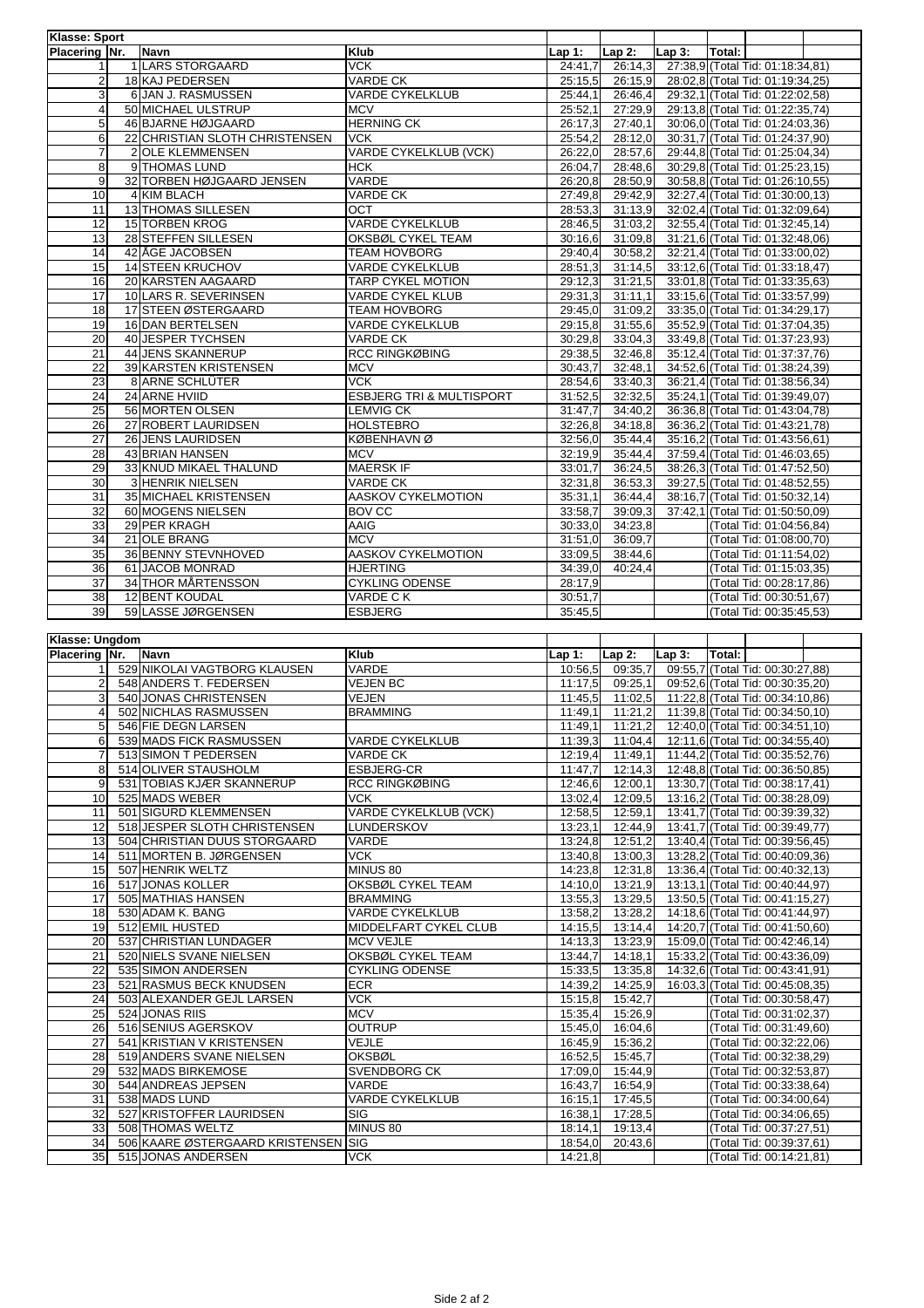

|                         |     | Klasse: Damer                                  |                                               |                |                     |                 |                     |                       |
|-------------------------|-----|------------------------------------------------|-----------------------------------------------|----------------|---------------------|-----------------|---------------------|-----------------------|
| <b>PLAC:</b>            | Nr. | Navn                                           | Klub                                          | <b>AFD 1:</b>  | AFD <sub>2:</sub>   | <b>AFD 3:</b>   | AFD <sub>4:</sub>   | <b>POINT</b>          |
|                         |     | 403 BODIL NIELSEN                              | AAIG TRI                                      | 4              | 0,7                 | 0,7             | 2                   | 7,4                   |
| 2                       |     | 401 BETTINA S. CLAUSEN                         | TEAM BÆKLUND SERVICE TEKNIK                   | 3              | 2                   | $\overline{2}$  | 0,7                 | 7,7                   |
| 3                       |     | 402 MAIBRITT HANSEN                            | TEAM BÆKLUND SERVICE TEKNIK                   | 2              | 3                   | 3               | 3                   | 11                    |
| $\overline{\mathbf{4}}$ |     | 406 HEIDI PHILIP                               | <b>ODENSE</b>                                 | 0,7            | 3                   | 5               | 5                   | 13,7                  |
| 5                       |     | 407 HANNE THOMSEN                              | TEAM MINUS 80                                 | 6              | 3                   | 4               | $\overline{4}$      | 17                    |
| 6                       |     | 405 KATRINE FRANDSEN                           | VARDE                                         | 5              | 3                   | 5               | 5                   | 18                    |
|                         |     | $DNF =$                                        |                                               | 6              | 3                   | 5               | 5                   |                       |
|                         |     | $DNS =$                                        |                                               | 6              | 3                   | 5               | 5                   |                       |
|                         |     |                                                |                                               |                |                     |                 |                     |                       |
|                         |     | <b>Klasse: Motion</b>                          |                                               |                |                     |                 |                     |                       |
| PLAC:                   | Nr. | Navn                                           | <b>Klub</b>                                   | <b>AFD 1:</b>  | <b>AFD 2:</b>       | <b>AFD 3:</b>   | AFD 4:              | <b>POINT</b>          |
| 1                       |     | 232 TONNES UHD JEPSEN                          | <b>VARDE CYKELKLUB</b>                        | 0,7            | 0,7                 | 0,7             | 3                   | 5,1                   |
| $\overline{2}$          |     | 280 CASPER DEGN                                | <b>HERNING</b>                                | 3              | $\overline{2}$      | 3               | $\overline{2}$      | 10                    |
| 3<br>4                  |     | 202 NIKLAS BLACH BANGSBRO                      | <b>VARDE CK</b><br><b>TJØRRINGCYKELMOTION</b> | 4              | 4                   | 4               | 5<br>$\overline{7}$ | 17<br>$\overline{24}$ |
| 5                       |     | 203 PER TRANS<br>264 SVEN LAUSEN               | <b>BRANDE MOTION</b>                          | 5<br>8         | 6<br>$\overline{7}$ | 6<br>5          | 6                   | $\overline{26}$       |
| 6                       |     | 217 DANIEL RABÆK CHRISTIANSEN                  | VARDE CYKELKLUB (VCK)                         | 9              | 8                   | 12              | 9                   | 38                    |
| $\overline{7}$          |     | 233 OLE KRISTENSEN                             | <b>VCK</b>                                    | 18             | 3                   | 8               | 12                  | 41                    |
| 8                       |     | 237 ORLA ANDERSEN                              | <b>VCK</b>                                    | 6              | 12                  | 17              | 16                  | 51                    |
| 9                       |     | 215 BRIAN BUSCH                                | <b>VCK</b>                                    | 14             | 14                  | 16              | 10                  | 54                    |
| 10                      |     | 253 FINN GUDMUNDSSON                           | <b>FREDERICIA TRI</b>                         | 11             | 15                  | 21              | 24                  | $\overline{71}$       |
| 11                      |     | 216 ERLING ELBRØND ANDERSEN                    | TISTRUP CYKEL MOTION                          | 20             | 11                  | 24              | 21                  | 76                    |
| 12                      |     | 206 KIM JØRGENSEN                              | <b>VARDE CYKEL KLUB</b>                       | 27             | 13                  | 23              | 15                  | $\overline{78}$       |
| 13                      |     | 246 THOMAS WEBER                               | VCK                                           | 15             | 17                  | 27              | 23                  | 82                    |
| 14                      |     | 287 TORBEN NIELSEN                             | <b>GIVE</b>                                   | 32             | 22                  | 13              | 19                  | 86                    |
| 15                      |     | 201 MICHAEL HOFFMANN                           | <b>SØNDERBORG</b>                             | 10             | 5                   | $\overline{7}$  | 67                  | 89                    |
| 16                      |     | 210 KLAUS LUND                                 | <b>VCK</b>                                    | 19             | 57                  | 14              | 11                  | 101                   |
| 17                      |     | 231 KENNETH STAUSHOLM                          | <b>ESBJERG-CR</b>                             | 13             | 51                  | 18              | 20                  | 102                   |
| 18                      |     | 245 FINN MØLLER NIELSEN                        | <b>GIVE CYKELKLUB</b>                         | 22             | 33                  | 29              | 25                  | 109                   |
| 19                      |     | 254 MICHAEL GUDMUNDSSON                        | <b>FREDERICIA TRI</b>                         | $\overline{7}$ | 9                   | $\overline{28}$ | 67                  | 111                   |
| 20                      |     | 281 KENN LARSEN                                | <b>HERNING</b>                                | 28             | 21                  | 33              | 31                  | 113                   |
| 21                      |     | 213 KARSTEN K. HANSEN                          | TEAM BÆKLUND SERVICE TEKNIK                   | 34             | 24                  | 35              | 26                  | 119                   |
| 22                      |     | 270 KRISTOFFER JENSEN                          | <b>MCV</b>                                    | 26             | 16                  | $\overline{71}$ | 13                  | 126                   |
| 23                      |     | 288 JESPER JAKOBSEN                            | AAIG ÅBENRÅ                                   | 80             | 10                  | 20              | 17                  | 127                   |
| 24                      |     | 239 KENNET JESSEN                              | VARDE                                         | 80             | 18                  | 15              | 14                  | 127                   |
| 25                      |     | 296 NIELS JENSEN                               | <b>BRANDE</b>                                 | 80             | 19                  | 11              | $\overline{22}$     | 132                   |
| 26                      |     | 214 KENNETH KJELDSEN                           | VCK.                                          | 39             | 25                  | 31              | 53                  | 148                   |
| 27                      |     | 229 HENNING DEIN                               | <b>VCK</b>                                    | 12             | 61                  | 10              | 67                  | 150                   |
| 28                      |     | 243 DAVID SØRENSEN                             | <b>GIVE CYKELKLUB</b>                         | 23             | 61                  | 36              | 30                  | 150                   |
| 29                      |     | 238 MARTIN KROG                                | <b>VARDE CK</b>                               | 50             | 30                  | 43              | 36                  | 159                   |
| 30                      |     | 219 HANS JØRN CHRISTENSEN                      | VARDE CYKELKLUB                               | 57             | 34                  | 37              | 32                  | 160                   |
| 31                      |     | 247 FINN TORSTEN JAKOBSEN                      | AAIG TRI                                      | 42             | 37                  | 42              | 40                  | 161                   |
| 32                      |     | 297 POUL ERIK FRIIS                            | VARDE                                         | 80             | 23                  | 25              | 35                  | 163                   |
| 33                      |     | 228 ERIK JØRGENSEN                             | <b>VARDE CYKELKLUB</b>                        | 76             | 28                  | 34              | 27                  | 165                   |
| 34                      |     | 207 RENE HOUGESEN                              | <b>VARDE CK</b>                               | 54             | 38                  | 38              | 37                  | 167                   |
| 35                      |     | 252 MICHAEL LAURITSEN                          | <b>VARDE CYKELKLUB</b>                        | 30             | 52                  | 19              | 67                  | 168                   |
| 36<br>37                |     | 273 PETER CLAUSEN<br>222 MICHAEL Ø. KRISTENSEN | <b>VCK</b><br>VARDE CYKELKLUB                 | 73<br>40       | 61<br>61            | 22              | 18<br>29            | 174<br>175            |
| 38                      |     | 242 LARS KORNUM NIELSEN                        | HASSELAGER                                    | 16             | 26                  | 45<br>71        | 67                  | 180                   |
| 39                      |     | 209 LEIF SCHERTZ ANDERSEN                      | BLÅBJERG CYKELMOTION                          | 64             | 35                  | 39              | 42                  | 180                   |
| 40                      |     | 240 FRANDS POULSEN                             | <b>BLÅBJERG CYKELMOTION</b>                   | 46             | 41                  | 52              | 43                  | 182                   |
| 41                      |     | 211 BRUNO ADERSEN                              | VARDE CYKELKLUB                               | 45             | 39                  | 54              | 46                  | 184                   |
| 42                      |     | 236 JESPER H. PETERSEN                         | ECR                                           | 29             | 27                  | 71              | 67                  | 194                   |
| 43                      |     | 261 MARTIN BOTT                                | <b>VARDE CYKEL KULB</b>                       | 21             | 61                  | 47              | 67                  | 196                   |
| 44                      |     | 283 STEINBJØRN HANSEN                          | LCDP                                          | 2              | 61                  | 71              | 67                  | 201                   |
| 45                      |     | 306 RASMUS KROGH JØRGENSEN                     | VARDE CK                                      | 76             | 57                  | 2               | 67                  | 202                   |
| 46                      |     | 294 SØREN PEDERSEN                             | VARDE                                         | 80             | 29                  | 30              | 66                  | 205                   |
| 47                      |     | 310 PREBEN KRISTENSEN                          | <b>LEMVIG</b>                                 | 76             | 57                  | 40              | 34                  | 207                   |
| 48                      |     | 290 GLENN LUDVIGSEN                            | ESBJERG                                       | 80             | 43                  | 41              | 44                  | 208                   |
| 49                      |     | 220 SØREN WELTZ                                | MINUS 80                                      | 56             | 49                  | 58              | 45                  | 208                   |
| 50                      |     | 313 MICHAEL DAM KOHBERG                        | <b>VEJEN BC</b>                               | 76             | 57                  | 71              | 4                   | 208                   |
| 51                      |     | 208 MIKKEL SCHERTZ                             | <b>VARDE CK</b>                               | 35             | 54                  | 71              | 50                  | 210                   |
| 52                      |     | 298 CHRISTIAN KJÆR                             | <b>RIBE</b>                                   | 80             | 32                  | 32              | 67                  | 211                   |
| 53                      |     | 291 PEDER BJERRE KRISTENSEN                    | AAIG                                          | 80             | 36                  | 44              | 52                  | 212                   |
| 54                      |     | 259 THOMAS BECH RASMUSSEN                      | MCV                                           | 51             | 44                  | 50              | 67                  | 212                   |
| 55                      |     | 315 ASBJØRN KRAGH ANDERSEN                     | MIDDELFART CC                                 | 80             | 61                  | 71              | 0,7                 | 212,7                 |
| 56                      |     | 312 KENT PETERSEN                              | BRANDE                                        | 76             | 57                  | 49              | 33                  | 215                   |
| 57                      |     | 274 FINN ANDERSEN                              | <b>ÅRHUS</b>                                  | 17             | 61                  | 71              | 67                  | 216                   |
| 58                      |     | 309 PETER HYE NIELSEN                          | <b>INGEN</b>                                  | 80             | 61                  | 9               | 67                  | 217                   |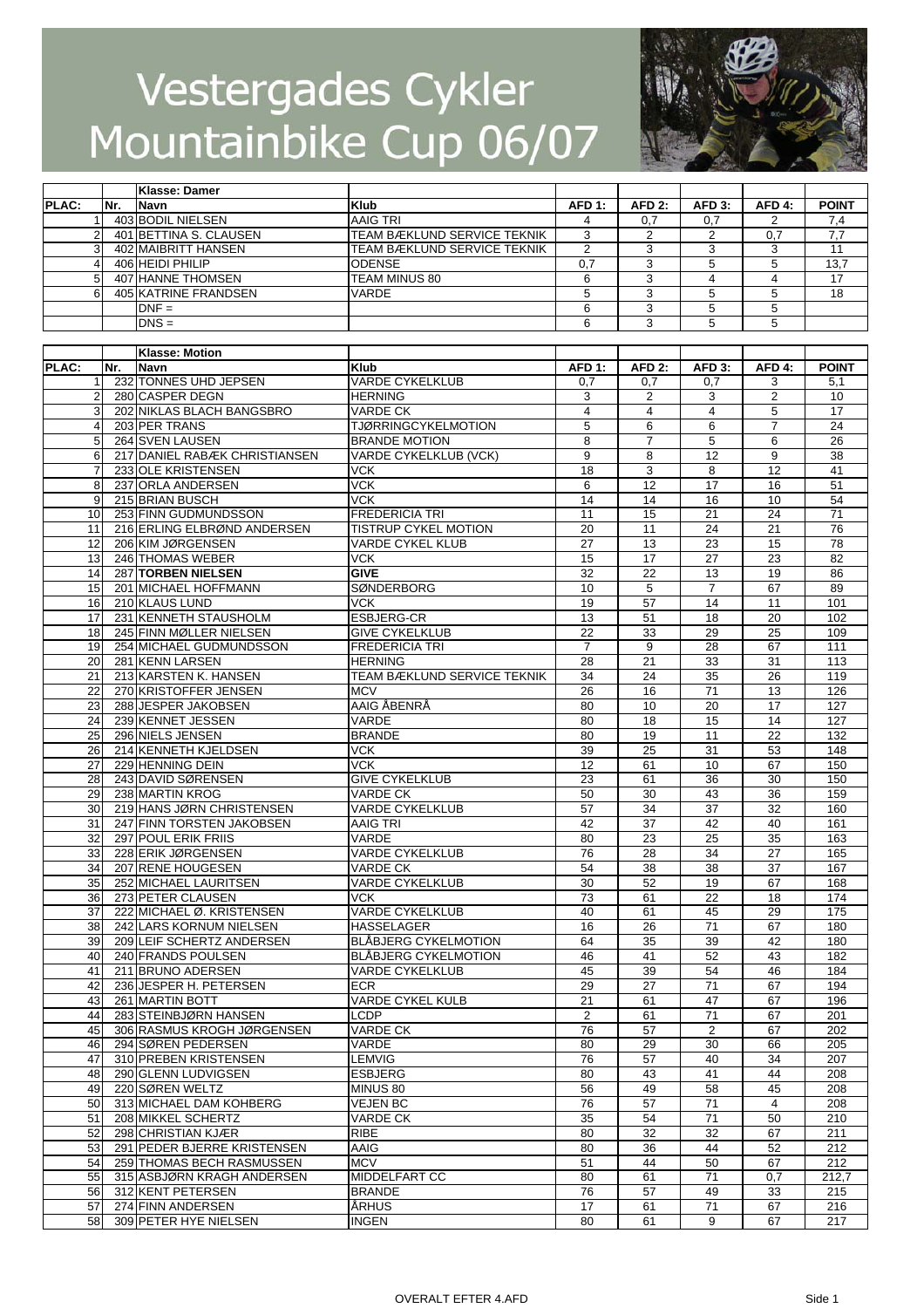

| 59               | <b>258 HENRIK OBELITZ</b>    | <b>TARP CYKEL MOTION</b>                                    | 41 | 40 | 71              | 67 | 219              |
|------------------|------------------------------|-------------------------------------------------------------|----|----|-----------------|----|------------------|
| 60               | 248 ANDERS KRISTENSEN        | <b>NÆSBJERG</b>                                             | 58 | 42 | 71              | 48 | 219              |
| 61               | 317 KARSTEN OLSEN            | <b>FREDERICIA TRI KLUB</b>                                  | 80 | 61 | 71              | 8  | 220              |
| 62               | 221 PER MADSEN               | <b>VARDE CYKELKLUB</b>                                      | 63 | 53 | 53              | 51 | 220              |
| 63               | 244 HEINE PEDERSEN           | <b>MAERSK IF</b>                                            | 24 | 61 | 71              | 67 | 223              |
| 64               | 278 BRIAN JESSEN             | <b>BLÅBJERG</b>                                             | 25 | 61 | 71              | 67 | 224              |
| 65               | 275 CHRISTIAN DALSGAARD      | <b>MCV</b>                                                  | 31 | 61 | 71              | 67 | 230              |
| 66               | 303 TOM MØLLER JØRGENSEN     | <b>GIVE CYKELMOTION</b>                                     | 76 | 57 | 51              | 47 | 231              |
| 67               | 256 RASMUS LIND              | SDR. BORK EFTERSKOKLE                                       | 33 | 61 | 71              | 67 | 232              |
| 68               | 308 OLE HYE NIELSEN          | <b>INGEN</b>                                                | 80 | 61 | $\overline{26}$ | 67 | 234              |
| 69               | 205 MOGENS JØRGENSEN         | <b>ESBJERG</b>                                              | 52 | 45 | $\overline{71}$ | 67 | 235              |
|                  | 277 MICHAEL OLSEN            | <b>ESBJERG</b>                                              |    |    |                 |    |                  |
| 70               |                              |                                                             | 36 | 61 | 71              | 67 | 235              |
| 71               | 282 FREDE MADSEN             | <b>BCS</b>                                                  | 37 | 61 | 71              | 67 | 236              |
| 72               | 265 NIELS BERGHOLT JØRGENSEN | <b>TISTRUP CYKELMOTION</b>                                  | 61 | 48 | 71              | 56 | 236              |
| 73               | 234 KURT JACOCSEN            | <b>MÆRSK IF</b>                                             | 38 | 61 | 71              | 67 | 237              |
| 74               | 295 LARS THØGERSEN           | VARDE                                                       | 80 | 20 | $\bf 71$        | 67 | 238              |
| 75               | 318 PER FRØKJÆR              | <b>VARDE CK</b>                                             | 80 | 61 | $\overline{71}$ | 28 | 240              |
| 76               | 251 CASPER NYHUUS            | <b>VEJENBC</b>                                              | 72 | 31 | $\overline{71}$ | 67 | $\overline{241}$ |
| 77               | 262 JENS KRISTENSEN          | TISTRUP CYKEL MOTION                                        | 43 | 61 | 71              | 67 | 242              |
| 78               | 218 ALLAN HANSEN             | TEAM BÆKLUND SERVICE TEKNIK                                 | 65 | 61 | 62              | 54 | 242              |
| 79               | 249 BRIAN MELDGAARD THOMSEN  | <b>TISTRUP</b>                                              | 44 | 61 | 71              | 67 | 243              |
| 80               | 235 LARS SLOTH CHRISTENSEN   | LUNDERSKOV                                                  | 76 | 57 | 46              | 64 | 243              |
| 81               | 227 HANS HENRIK HUSTED       | MIDDELFART CYKEL CLUB                                       | 70 | 55 | 60              | 59 | 244              |
| 82               | 279 KIM MØLLER               | <b>HERNING</b>                                              | 47 | 61 | 71              | 67 | 246              |
| 83               | 241 NIELS HØJBERG NIELSEN    | OKSBØL CYKEL TEAM                                           | 59 | 61 | 59              | 67 | 246              |
| 84               | 285 THOMAS SANDAU            | <b>GIVE</b>                                                 | 48 | 61 | 71              | 67 | 247              |
| 85               | 307 BO SØRENSEN              | VARDE                                                       | 76 | 57 | 48              | 67 | 248              |
| 86               | 263 VAGN LAVSTSEN            | <b>BRANDE MOTION</b>                                        | 49 | 61 | 71              | 67 | 248              |
| 87               | 319 JONAS KIM RASMUSSEN      | MIDDELFART CC                                               | 80 | 61 | 71              | 38 | 250              |
| 88               | 314 HENRIK ANDERSEN          | MIDDELFART CC                                               | 80 | 61 | 71              | 39 | 251              |
|                  |                              |                                                             |    |    |                 |    | 252              |
| 89               | 266 KNUD LANGELUND           | <b>SKJERN CYKLEKLUB</b>                                     | 53 | 61 | 71              | 67 |                  |
| 90               | 284 PALLE SANDAU             | <b>GIVE</b>                                                 | 68 | 61 | 63              | 60 | 252              |
| 91               | 326 JAN K. HANSEN            | <b>MCV</b>                                                  | 80 | 61 | 71              | 41 | 253              |
| 92               | 272 JOHNNY JEPPESEN          | <b>BCS BRAMMING</b>                                         | 55 | 61 | 71              | 67 | 254              |
| 93               | 304 MIKAEL THOMSEN           | ODENSE                                                      | 76 | 57 | 65              | 57 | 255              |
| 94               | 302 HENRIK SØRENSEN          | <b>ESBJERG</b>                                              | 76 | 57 | 56              | 67 | 256              |
| 95               | 250 KARL KRISTIAN STAUSBØLL  | <b>ESBJERG CYKEL MOTION</b>                                 | 62 | 56 | 71              | 67 | 256              |
| 96               | 300 SØREN J NIELSEN          | VARDE CK                                                    | 76 | 57 | 57              | 67 | 257              |
| 97               | 269 TOMMY GORMTERKILDSEN.    | <b>GIVE CYKELKLUB</b>                                       | 67 | 61 | 68              | 61 | 257              |
| 98               | 292 CLAUS LUNDAGER           | <b>CMV VEJLE</b>                                            | 80 | 60 | 61              | 58 | 259              |
| 99               | 257 CHRISTIAN HALLE          | SDR. BORK EFTERSKOKLE                                       | 60 | 61 | 71              | 67 | 259              |
| 100              | 204 MARTIN ANDERSEN          | <b>ESBJERG</b>                                              | 76 | 46 | $\overline{71}$ | 67 | 260              |
| 101              | 320 NICOLEJ KIM RASMUSSEN    | MIDDELFART CC                                               | 80 | 61 | 71              | 49 | 261              |
| 102              | 293 KAJ LAURIDSEN            | SIG                                                         | 76 | 57 | 67              | 62 | 262              |
| 103              | 301 HANS PEDER ANDERSEN      | <b>OMI</b>                                                  | 80 | 61 | 55              | 67 | 263              |
| 104              | 311 TROELS K. THOMASEN       | <b>ESBJERG</b>                                              | 76 | 57 | 64              | 67 | 264              |
| 105 <sup>1</sup> | 299 TORBJØRN KRISTENSEN      | <b>ESBJERG</b>                                              | 80 | 47 | 71              | 67 | 265              |
| 106              | 260 CLAUS THALUND            | <b>BRANDE MOTION</b>                                        | 66 | 61 | 71              | 67 | 265              |
| 107              | 225 MARK MATHISEN            | <b>TEAM HOVBORG</b>                                         | 76 | 57 | 66              | 67 | 266              |
| 108              | 325 JENS PETER JENSEN        | MCV                                                         | 80 | 61 | 71              | 55 | 267              |
| 109              | 289 KELD DAM HANSEN          | AAIG ÅBENRÅ                                                 | 80 | 50 | 71              | 67 | 268              |
|                  | 226 RASMUS JENSEN            | <b>TEAM HOVBORG</b>                                         | 69 | 61 | 71              | 67 | 268              |
| 110              |                              | <b>TEAM HOVBORG</b>                                         | 76 |    |                 |    |                  |
| 111              | 224 ALEX ANDERSEN            |                                                             |    | 57 | 69              | 67 | 269              |
| 112              | 223 BO ANDERSEN              | <b>TEAM HOVBORG</b>                                         | 71 | 61 | 70              | 67 | 269              |
| 113              | 286 MARTIN JENSEN            | <b>BÆKKELUND SERVICE</b>                                    | 74 | 61 | 71              | 67 | 273              |
| 114              | 276 JAN KLINCK HANSEN        | MCV                                                         | 75 | 61 | 71              | 67 | $\overline{274}$ |
| 115              | 316 SØREN KRAGH ANDERSEN     | MIDDELFART CC                                               | 80 | 61 | 71              | 63 | 275              |
| 116              | 268 HENRIK BENTHIEN          | SØNDERBORG                                                  | 76 | 61 | 71              | 67 | 275              |
| 117              | 327 FLEMMING BRESSENDORF     | <b>MCV</b>                                                  | 80 | 61 | 71              | 65 | 277              |
|                  | $DNF =$                      |                                                             | 76 | 57 | $\overline{71}$ | 67 |                  |
|                  | $DNS =$                      |                                                             | 80 | 61 | 71              | 67 |                  |
|                  |                              | 297 TODDEN NICLEN CIVE VINDED AF CAVEKODT TILLA SANTA SPORT |    |    |                 |    |                  |

*287 TORBEN NISLEN, GIVE VINDER AF GAVEKORT TIL LA SANTA SPORT*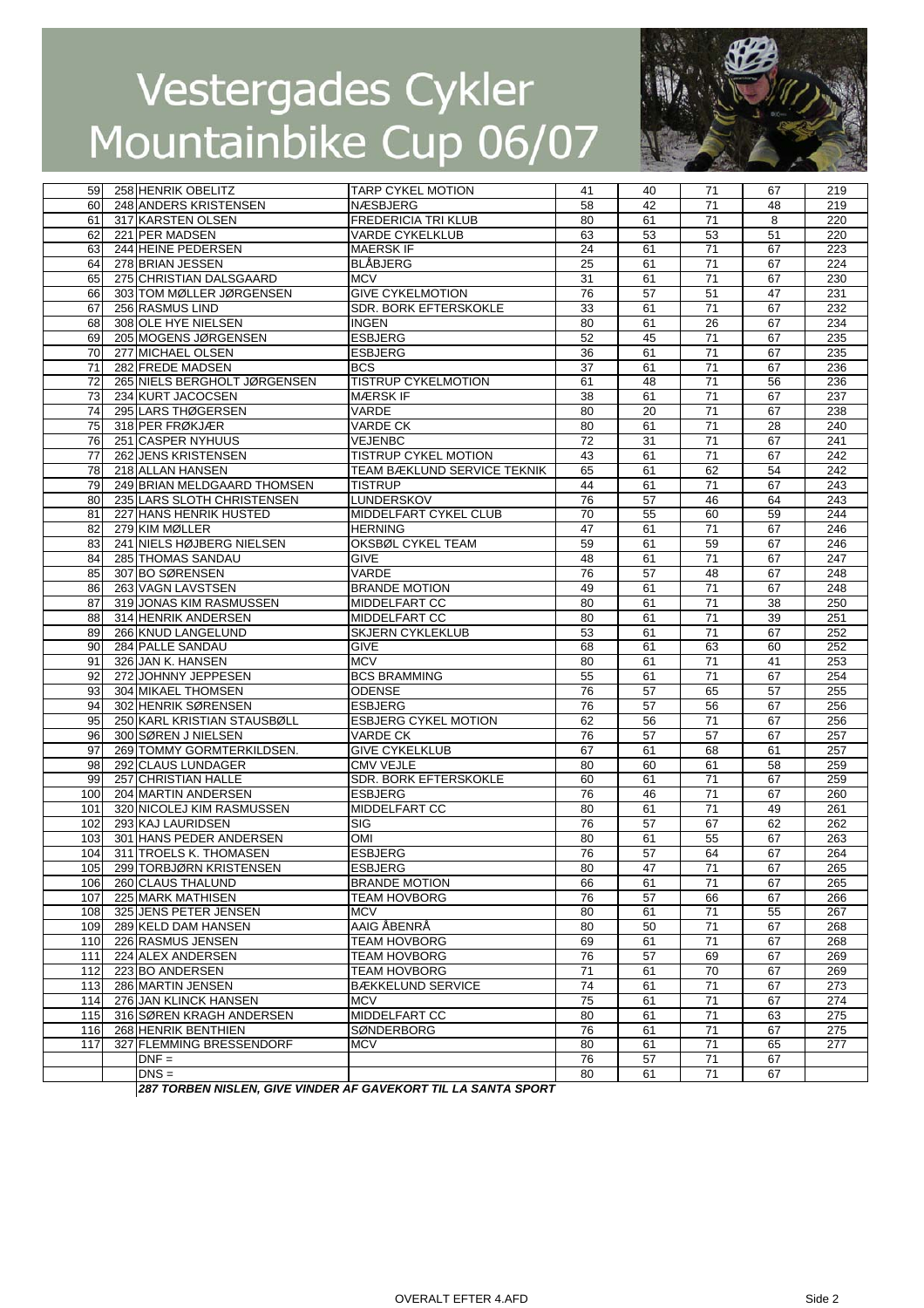

|                 |     | <b>Klasse: Sport</b>           |                                     |                   |                   |                   |                 |              |
|-----------------|-----|--------------------------------|-------------------------------------|-------------------|-------------------|-------------------|-----------------|--------------|
| PLAC:           | Nr. | <b>Navn</b>                    | <b>Klub</b>                         | AFD <sub>1:</sub> | AFD <sub>2:</sub> | AFD <sub>3:</sub> | AFD 4:          | <b>POINT</b> |
|                 |     | 18 KAJ PEDERSEN                | <b>VARDE CK</b>                     | 2                 | 0,7               | 4                 | 2               | 8,7          |
| $\overline{2}$  |     | 6 JAN J. RASMUSSEN             | <b>VARDE CYKELKLUB</b>              | 3                 | 6                 | 0,7               | 3               | 12,7         |
| 3               |     | 22 CHRISTIAN SLOTH CHRISTENSEN | <b>VCK</b>                          | $\overline{4}$    | 2                 | 3                 | 6               | 15           |
| 4               |     | 1 LARS STORGAARD               | <b>VCK</b>                          | 10                | 3                 | $\overline{c}$    | 0,7             | 15,7         |
| 5               |     | 50 MICHAEL ULSTRUP             | <b>MCV</b>                          | 8                 | 4                 | 5                 | 4               | 21           |
| 6               |     | 2 OLE KLEMMENSEN               | VARDE CYKELKLUB (VCK)               | 12                | 5                 | 6                 | $\overline{7}$  | 30           |
| 7               |     | 4 KIM BLACH                    | <b>VARDE CK</b>                     | 9                 | $\overline{7}$    | 9                 | 10              | 35           |
| 8               |     | 46 BJARNE HØJGAARD             | <b>HERNING CK</b>                   | $\overline{7}$    | 29                | $\overline{7}$    | 5               | 48           |
| $\overline{9}$  |     | <b>15 TORBEN KROG</b>          | <b>VARDE CYKELKLUB</b>              | 18                | 8                 | 13                | 12              | 51           |
| 10              |     | 32 TORBEN HØJGAARD JENSEN      | <b>VARDE</b>                        | 11                | 27                | 8                 | 9               | 55           |
| 11              |     | 9 THOMAS LUND                  | <b>HCK</b>                          | 5                 | 34                | 11                | 8               | 58           |
| 12              |     | 10 LARS R. SEVERINSEN          | <b>VARDE CYKEL KLUB</b>             | 19                | 13                | 16                | 17              | 65           |
| 13              |     | 14 STEEN KRUCHOV               | VARDE CYKELKLUB                     | 14                | 9                 | 28                | 15              | 66           |
| 14              |     | 20 KARSTEN AAGAARD             | <b>TARP CYKEL MOTION</b>            | 22                | $\overline{14}$   | 14                | 16              | 66           |
| 15              |     | 17 STEEN ØSTERGAARD            | <b>TEAM HOVBORG</b>                 | 20                | 12                | $\overline{17}$   | $\overline{18}$ | 67           |
| 16              |     | 8 ARNE SCHLÜTER                | <b>VCK</b>                          | 21                | 10                | $\overline{22}$   | $\overline{23}$ | 76           |
| 17              |     |                                |                                     | 26                | 17                | 20                | 13              | 76           |
|                 |     | 28 STEFFEN SILLESEN            | OKSBØL CYKEL TEAM                   |                   |                   |                   |                 |              |
| 18              |     | 16 DAN BERTELSEN               | <b>VARDE CYKELKLUB</b>              | 30                | 16                | 19                | 19              | 84           |
| 19              |     | 13 THOMAS SILLESEN             | OCT                                 | 41                | 18                | 15                | 11              | 85           |
| 20              |     | 23 JEPPE HAUGAARD              | <b>CYKLING ODENSE</b>               | 0,7               | 34                | 34                | 24              | 92,7         |
| 21              |     | 25 NIELS BJØRNSTEEN            | <b>MCV</b>                          | 16                | 34                | 10                | 40              | 100          |
| 22              |     | 42 ÅGE JACOBSEN                | <b>TEAM HOVBORG</b>                 | 33                | 34                | $\overline{23}$   | 14              | 104          |
| 23              |     | 43 BRIAN HANSEN                | <b>MCV</b>                          | $\overline{25}$   | 20                | 31                | $\overline{28}$ | 104          |
| 24              |     | 44 JENS SKANNERUP              | <b>RCC RINGKØBING</b>               | 28                | 34                | 24                | 21              | 107          |
| 25              |     | 34 THOR MÅRTENSSON             | <b>CYKLING ODENSE</b>               | 48                | 11                | 12                | 37              | 108          |
| $\overline{26}$ |     | 5 CLAUS VINNICH                | <b>VEJEN BC</b>                     | 15                | $\overline{21}$   | 33                | 40              | 109          |
| 27              |     | 29 PER KRAGH                   | AAIG                                | 27                | 15                | 34                | 33              | 109          |
| 28              |     | 30 FREDDY KOLLER               | OKSBØL CYKEL TEAM                   | 24                | 19                | $\overline{26}$   | 40              | 109          |
| 29              |     | 39 KARSTEN KRISTENSEN          | <b>MCV</b>                          | $\overline{37}$   | 34                | $\overline{18}$   | $\overline{22}$ | 111          |
| 30              |     | 51 JACOB AABERG                | <b>CYKLING ODENSEN</b>              | 6                 | $\overline{34}$   | 34                | 40              | 114          |
| 31              |     | 21 OLE BRANG                   | <b>MCV</b>                          | 17                | 30                | 34                | 34              | 115          |
| 32              |     | 27 ROBERT LAURIDSEN            | <b>HOLSTEBRO</b>                    | 38                | 22                | 29                | 26              | 115          |
| 33              |     | 40 JESPER TYCHSEN              | <b>VARDE CK</b>                     | 48                | 23                | $\overline{30}$   | $\overline{20}$ | 121          |
| 34              |     | 33 KNUD MIKAEL THALUND         | <b>MAERSK IF</b>                    | 34                | 31                | 27                | 29              | 121          |
| 35              |     | 41 KJELD SKANNERUP             | 1900 MTB/ZMAG                       | 13                | 34                | 34                | 40              | 121          |
| 36              |     | 26 JENS LAURIDSEN              | KØBENHAVN Ø                         | $\overline{32}$   | 34                | $\overline{34}$   | $\overline{27}$ | 127          |
| $\overline{37}$ |     | 38 OLE HØRLYCK SØRENSEN        | RINGKØBING CYKLE CLUB               | 23                | 34                | 34                | 40              | 131          |
| 38              |     | 35 MICHAEL KRISTENSEN          | AASKOV CYKELMOTION                  | 42                | 24                | 34                | 31              | 131          |
| 39              |     | 56 MORTEN OLSEN                | <b>LEMVIG CK</b>                    | 48                | 33                | 25                | 25              | 131          |
| 40              |     | 36 BENNY STEVNHOVED            | AASKOV CYKELMOTION                  | 39                | $\overline{25}$   | $\overline{32}$   | 35              | 131          |
| 41              |     | 31 HANS PETER SKOV             | <b>MCV</b>                          | 29                | 34                | 34                | 40              | 137          |
| 42              |     | <b>45 POUL NYMARK</b>          | RINGKØBING CYKLE CLUB               | 31                | 34                | 34                | 40              | 139          |
| 43              |     | <b>12 BENT KOUDAL</b>          | VARDE C K                           | 36                | 32                | 34                | 38              | 140          |
| 44              |     | 57 NIKOLEJ KJÆRGÅRD            | ODDER CK                            | 48                | 34                | 21                | 40              | 143          |
| 45              |     | 24 ARNE HVIID                  |                                     | 35                | 34                | 34                | 40              | 143          |
|                 |     |                                | <b>ESBJERG TRI &amp; MULTISPORT</b> |                   |                   |                   |                 |              |
| 46              |     | <b>3 HENRIK NIELSEN</b>        | <b>VARDE CK</b>                     | 46                | 34                | 34                | 30              | 144          |
| 47              |     | 60 MOGENS NIELSEN              | <b>BOV CC</b>                       | 48                | 34                | 34                | 32              | 148          |
| 48              |     | 7 HANS J. MOURIDSEN            | <b>BRAMMING</b>                     | 40                | 34                | 34                | 40              | 148          |
| 49              |     | 54 SØREN ØSTERGÅRD JENSEN      | <b>VCK</b>                          | 48                | 26                | 34                | 40              | 148          |
| 50              |     | 55 JESPER SLOTH                | <b>VEJEN BC</b>                     | 48                | 28                | 34                | 40              | 150          |
| 51              |     | 49 MORTEN CHRISTENSEN          | <b>MCV</b>                          | 43                | 34                | 34                | 40              | 151          |
| 52              |     | 61 Jacob Monrad                | Hiertina                            | 48                | 34                | 34                | 36              | 152          |
| 53              |     | 52 SØREN VEJE KRISTENSEN       | <b>FREDERICIA</b>                   | 44                | 34                | 34                | 40              | 152          |
| 54              |     | 47 CLAUS TERMANSEN             | <b>VCK</b>                          | 45                | $\overline{34}$   | 34                | 40              | 153          |
| 55              |     | 59 LASSE JØRGENSEN             | <b>ESBJERG</b>                      | 48                | 34                | 34                | 39              | 155          |
| 56              |     | 48 JESPER JAKOBSEN             | AAIG                                | 47                | 34                | 34                | 40              | 155          |
| 57              |     | 53 ARNE MATHIESEN              | <b>AAIG</b>                         | 48                | $\overline{34}$   | 34                | 40              | 156          |
|                 |     | $DNF =$                        |                                     | 48                | 34                | 34                | 40              |              |
|                 |     | $DNS =$                        |                                     | 48                | 34                | 34                | 40              |              |